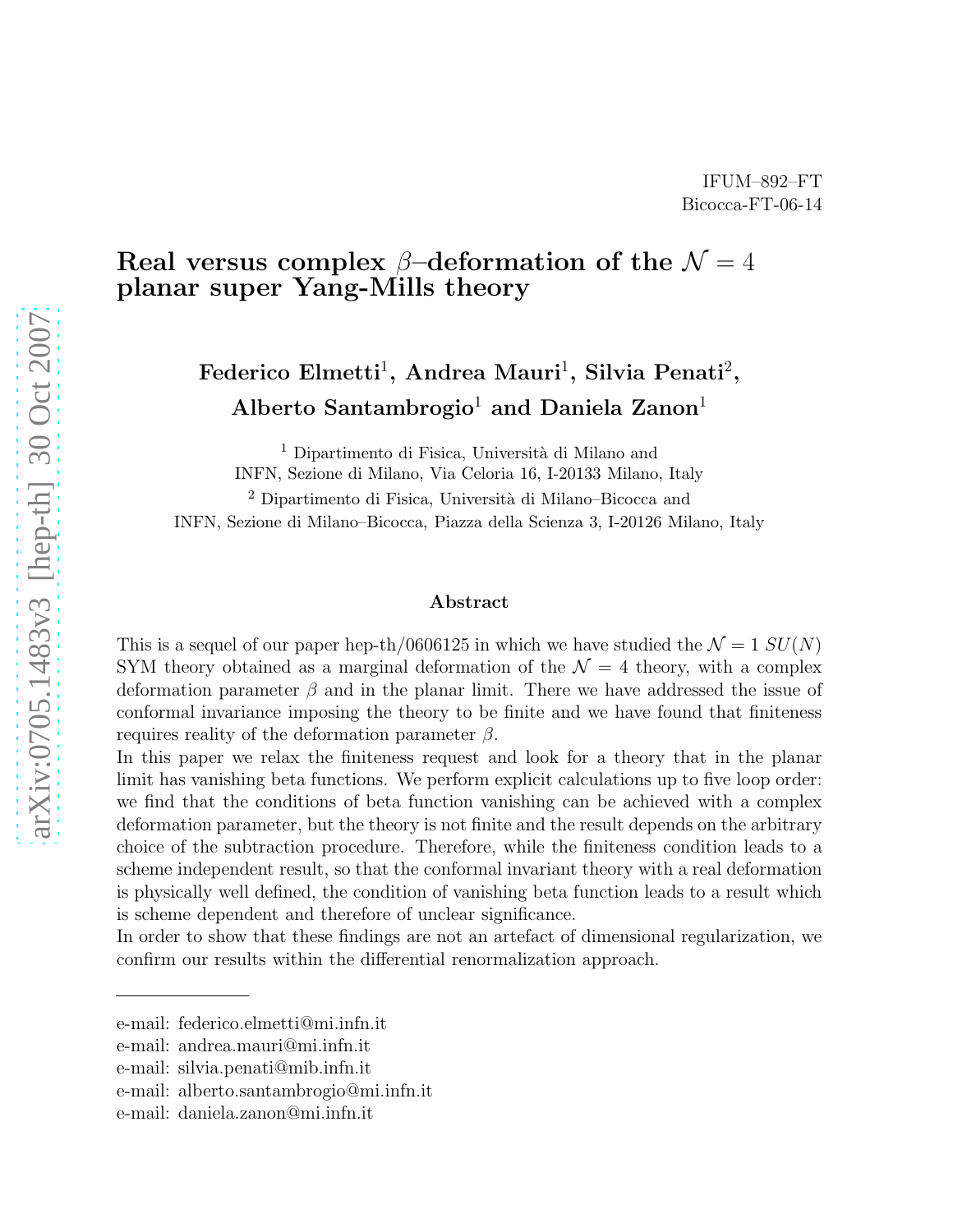#### 1 Introduction

Recently we have studied marginal deformations of the  $\mathcal{N}=4$  supersymmetric Yang-Mills theory best known as  $\beta$ -deformations. These theories are obtained through the following modification of the  $\mathcal{N} = 4$  theory: one enlarges the space of parameters adding to the gauge coupling g two complex couplings h and  $\beta$ . These new parameters enter the chiral superpotential via the substitution

$$
ig \operatorname{Tr}(\Phi_1 \Phi_2 \Phi_3 - \Phi_1 \Phi_3 \Phi_2) \longrightarrow ih \operatorname{Tr}(\, e^{i\pi\beta} \Phi_1 \Phi_2 \Phi_3 - e^{-i\pi\beta} \Phi_1 \Phi_3 \Phi_2\, ) \tag{1}
$$

It has been argued that these  $\beta$ -deformed  $\mathcal{N} = 1$  theories become conformally invariant if the constants g, h and  $\beta$  satisfy one equation in the space of parameters [1]. Of course it is of interest to find this condition explicitly. For the case of  $\beta$  real and in the planar limit we have shown [2] that to all perturbative orders this equation is simply given by

$$
h\bar{h} = g^2 \tag{2}
$$

The corresponding conformal theory represents the exact field theory dual to the Lunin– Maldacena supergravity background [3]. Further confirmation of this result can be found in [4, 5].

In a recent paper [6] we have extended our study to the case of complex  $\beta$  [7]. The analysis was performed in the planar limit, using a perturbative approach, superspace techniques and dimensional regularization. With the aim of addressing the issue of conformal invariance we have investigated the finiteness of the theory. In fact simply imposing the finiteness of the two-point chiral correlators we found that only real values of the parameter  $\beta$  are allowed, thus leading to the condition in (2). Being the theory finite, this result is obviously independent of the renormalization scheme adopted throughout the calculation. The corresponding theory is conformal invariant and perfectly well defined.

On one hand this result might be somewhat surprising since the expectation was to find an equation for the parameters, g real and h and  $\beta$  complex, with no additional constraints. On the other hand the request of real  $\beta$  seems to be in agreement with results in the string dual approach where singularities appear in the deformed metric as soon as  $\beta$  acquires an imaginary part [3, 8, 9]. Our findings are also consistent with results concerning the integrability of the theory [10, 11].

In this paper we reexamine the problem imposing less restrictive requirements. Here in order to have a conformal theory we simply ask the gauge beta function and the chiral beta function to vanish. The general strategy we have in mind is to define the theory at its conformal point looking for a surface of renormalization group fixed points in the space of the coupling constants. This amounts to perform a coupling constant reduction by expressing the chiral couplings as functions of the gauge coupling  $q$ . This operation has an immediate consequence: we are forced to work perturbatively in powers of g instead of powers of loops. This allows different loop orders to mix and in general the conditions which insure finiteness become different from the conditions for vanishing beta functions. Therefore standard finiteness theorems [12, 13] for the gauge beta function cannot be used.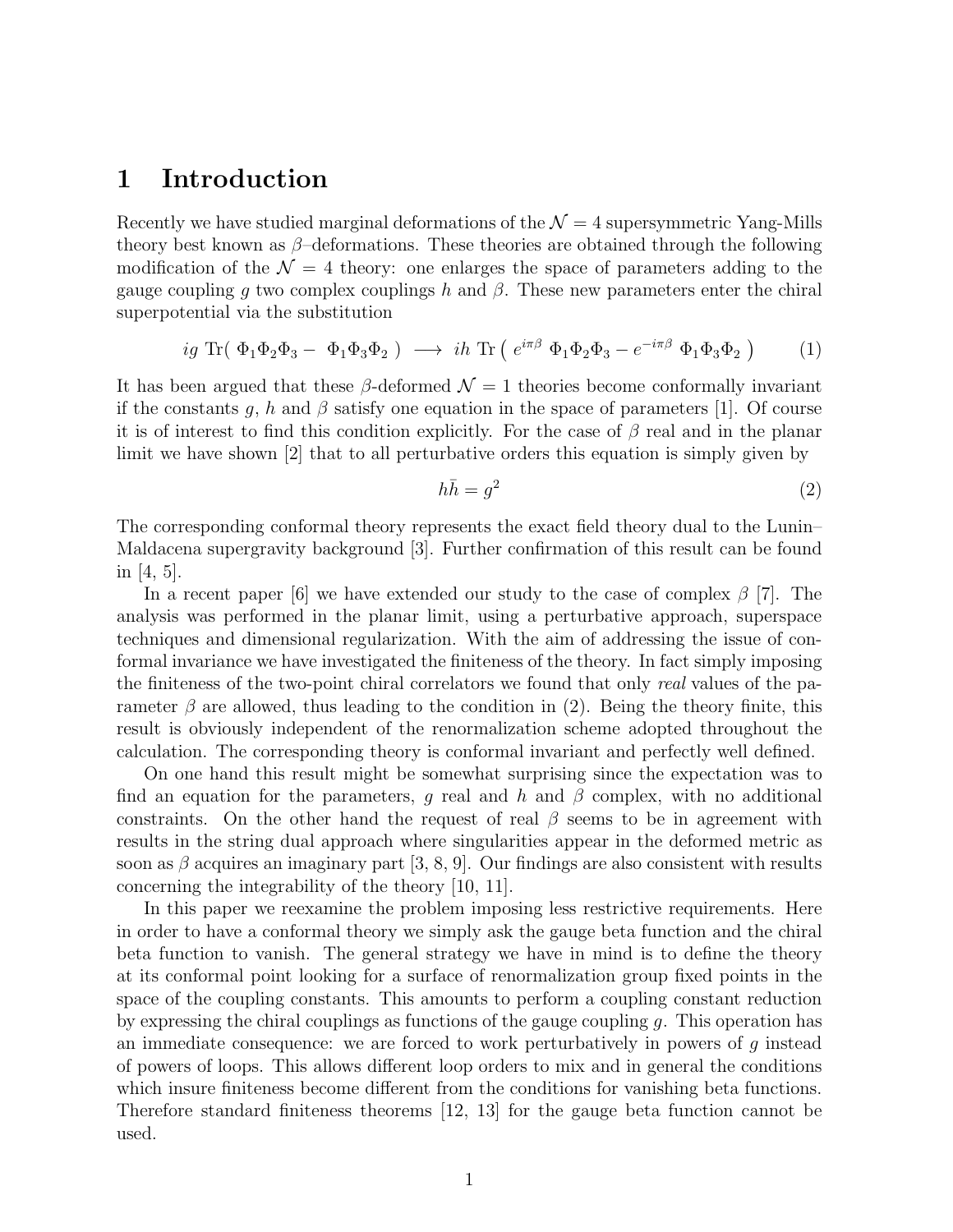We perform explicit calculations up to five loops and find that the condition of vanishing beta functions can be accomplished with a complex deformation parameter, but the theory is not finite. Thus we are forced to renormalize the theory and consequently the result is dependent on the arbitrary choice of the subtraction procedure. Of course if we want to recover a result that does not depend on the renormalization scheme we have to impose finiteness and then we go back to a real deformation parameter.

In order to make sure that our findings are independent of the regularization procedure we have adopted, i.e. dimensional regularization  $\frac{1}{1}$ , we have redone various calculations within the differential renormalization approach and confirmed the results.

It is worthwhile emphasizing that the five-loop calculation of the planar gauge beta function is a highly non trivial exercise. We have accomplished it through the use of improved superspace techniques [14, 13] in conjunction with a lot of ingenuity in the Dalgebra manipulations. Our result gives indication that a generalization of the standard finiteness theorems [12, 13] for the gauge beta function holds, i.e. if the matter chiral beta function vanishes up to  $\mathcal{O}(g^n)$  then the gauge beta function is guaranteed to vanish up to  $\mathcal{O}(g^{n+2})$ .

The paper is organized as follows. In Section 2 we describe the general approach and briefly review our previous calculation [6]. In Section 3 we present the evaluation of the chiral and vector beta functions. We explicitly show how the conditions of vanishing beta functions do not give a finite theory and explain how the dependence on the renormalization scheme adopted affects the result. In Section 4 we discuss the calculation within the differential renormalization approach with the use of analytic regularization. Final comments are in our conclusions.

# 2 The general setting and a brief review of conformal invariance of the  $\beta$ -deformed theory via finiteness

We consider the  $\mathcal{N} = 1$  β–deformed action written in terms of the superfield strength  $W_{\alpha} = i\bar{D}^2(e^{-gV}D_{\alpha}e^{gV})$  and three chiral superfields  $\Phi_i$  with  $i = 1, 2, 3$ . With notations as in [15] we have

$$
S = \int d^8 z \operatorname{Tr} \left( e^{-gV} \bar{\Phi}_i e^{gV} \Phi^i \right) + \frac{1}{2g^2} \int d^6 z \operatorname{Tr} (W^\alpha W_\alpha)
$$
  
+*i*h  $\int d^6 z \operatorname{Tr} (q \Phi_1 \Phi_2 \Phi_3 - \frac{1}{q} \Phi_1 \Phi_3 \Phi_2 )$   
+*i*h  $\int d^6 \bar{z} \operatorname{Tr} (\frac{1}{\bar{q}} \bar{\Phi}_1 \bar{\Phi}_2 \bar{\Phi}_3 - \bar{q} \bar{\Phi}_1 \bar{\Phi}_3 \bar{\Phi}_2 ) , \qquad q \equiv e^{i\pi\beta}$  (3)

where h and  $\beta$  are complex couplings and q is the real gauge coupling constant. In the undeformed  $\mathcal{N} = 4$  SYM theory one has  $h = g$  and  $q = 1$ . In the present case it is

<sup>1</sup>From our experience dimensional regularization always works but it is often questioned.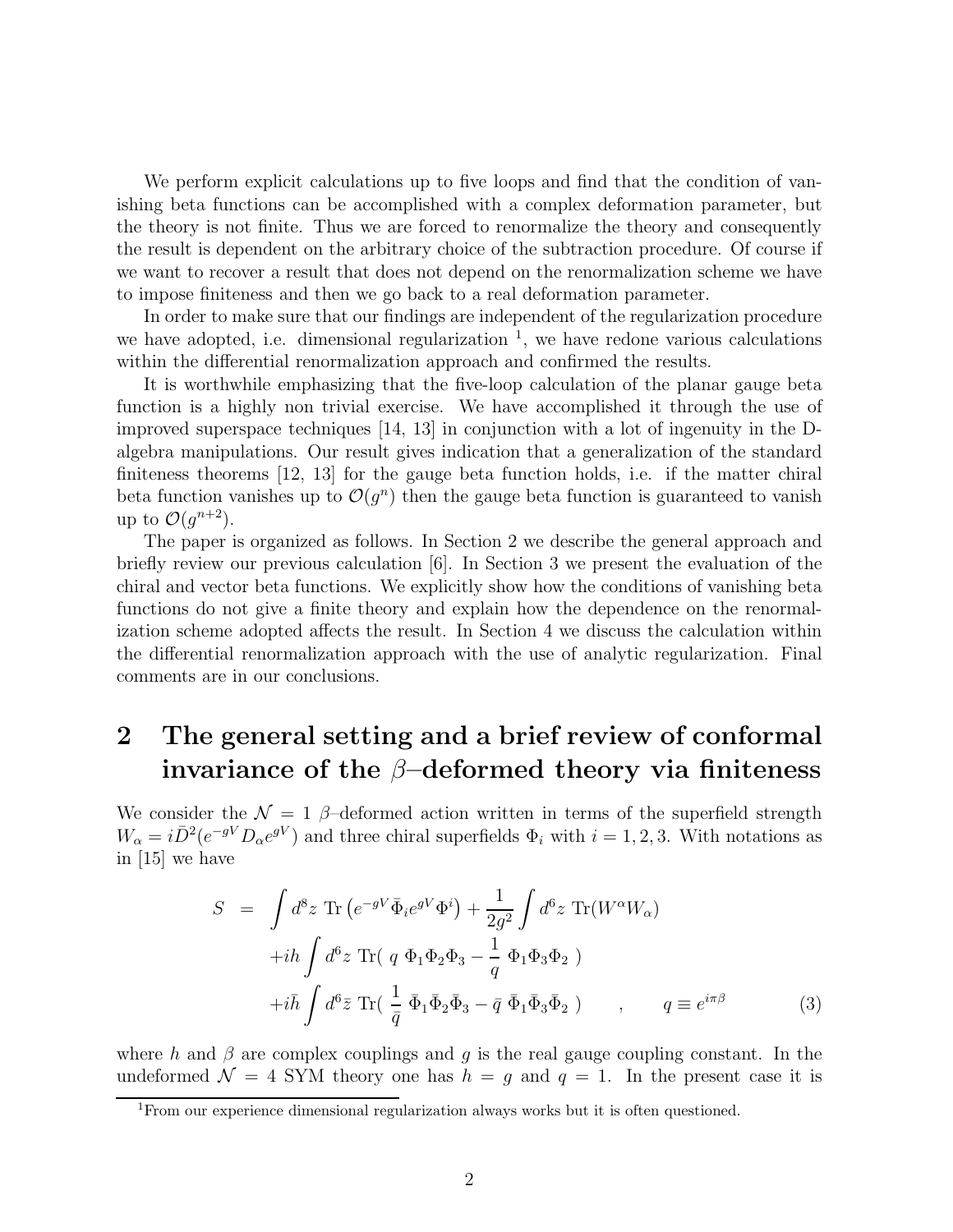convenient to define

$$
h_1 \equiv hq \qquad \qquad h_2 \equiv \frac{h}{q} \tag{4}
$$

and work with couplings  $q$ ,  $h_1$  and  $h_2$ .

In the spirit of  $[1]$  (see also  $[16]-[21]$ ) the idea is to find a surface of renormalization group fixed points in the space of the coupling constants. To this end one reparametrizes these couplings in terms of the gauge coupling  $g$ . In fact, since in the planar limit for each diagram the color factors from chiral vertices is always in terms of the products  $h_1^2 \equiv h_1 \overline{h}_1$ and  $h_2^2 \equiv h_2 \bar{h}_2$ , we express directly  $h_1^2$  and  $h_2^2$  as power series in the coupling  $g^2$  as follows

$$
h_1^2 = a_1 g^2 + a_2 g^4 + a_3 g^6 + \dots
$$
  
\n
$$
h_2^2 = b_1 g^2 + b_2 g^4 + b_3 g^6 + \dots
$$
\n(5)

The final goal is to study the condition that in the large N limit the couplings have to satisfy in order to guarantee the conformal invariance of the theory for complex values of h and  $\beta$ .

In the large N limit for real values of  $\beta$ , i.e. if  $q\bar{q}=1$ , the  $\beta$ -deformed theory becomes exactly conformally invariant if the condition (2) is satisfied [2]. In this case the chiral couplings differ only by a phase from the ones of the  $\mathcal{N}=4$  SYM theory and the planar limits of the two theories are essentially the same.

When  $q\bar{q} \neq 1$ , in order to isolate the relevant terms and drastically simplify the analysis, it is convenient [22] to study the condition of conformal invariance considering the difference between contributions computed in the  $\beta$ -deformed theory and the corresponding ones in the  $\mathcal{N} = 4$  SYM theory (which is finite and with vanishing beta function). The simplification is due essentially to the following facts: when computing the difference between graphs in the  $\beta$ -deformed and in the  $\mathcal{N} = 4$  theory we need not consider diagrams that contain only gauge-type vertices since their contributions is the same in the two theories. Instead we concentrate on divergent graphs that contain either only chiral vertices or mixed chiral and gauge vertices. In fact the relevant terms come from the chiral vertices that are actually different in the two theories. Addition of vectors simply modifies the color due to the chiral vertices by the multiplication of  $g^2$  factors which are the same for both theories.

The idea is to proceed perturbatively in superspace. The propagators for the vector and chiral superfields, and the interaction vertices are obtained directly from the action in (3). Supergraphs are evaluated performing the D-algebra in the loops and the corresponding divergent integrals are computed using dimensional regularization in  $n = 4-2\epsilon$ .

In [6] these techniques were used to impose the condition of finiteness on the  $\beta$ deformed theory and to this end it was sufficient to require finiteness of the two-point chiral correlator. We review the relevant steps of the calculation performed in [6] and refer the reader to that paper for technical details.

At order  $g^2$  we have to consider one-loop divergent diagrams in the  $\beta$ -deformed and in the  $\mathcal{N}=4$  theory and compute the difference. This amounts to the evaluation of chiral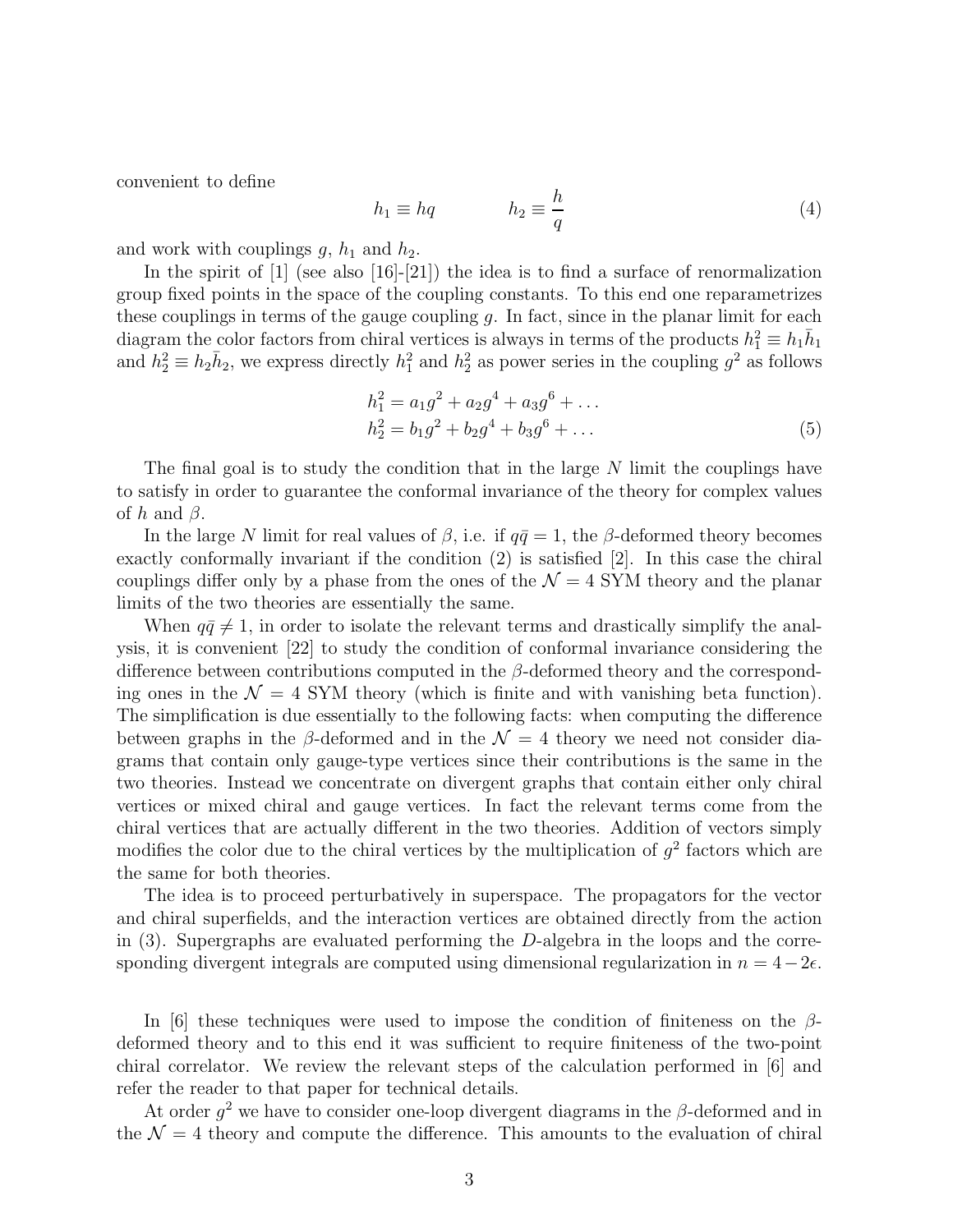bubbles and gives the following divergent contribution to the chiral propagator

$$
\frac{N}{(4\pi)^2} \left[ h_1^2 + h_2^2 - 2g^2 \right] \frac{1}{\epsilon} \tag{6}
$$

Using the expansions in (5), in order to obtain a finite result we have to impose the condition

$$
\mathcal{O}(g^2): \t a_1 + b_1 - 2 = 0 \t (7)
$$

In fact we have shown [6] that the condition

$$
h_1^2 + h_2^2 = 2g^2 \tag{8}
$$

ensures conformal invariance up to three loops in the planar limit. For the chiral twopoint function the only divergences come from the one-loop bubble and this implies that up to order  $g^6$ , we find the following additional requirements

$$
\mathcal{O}(g^{4}) : a_{2} + b_{2} = 0 \n\mathcal{O}(g^{6}) : a_{3} + b_{3} = 0
$$
\n(9)

When we move up to four loops we can repeat the same reasoning as above. Indeed using the condition in (8) we can show that all the four–loop diagrams that either contain vector lines on chiral bubbles or consist of various arrangements of chiral bubbles are not relevant. We simply need to focus on a new type of chiral divergent structure, the one shown in Fig.1.



Figure 1: Four-loop supergraph and its associated relevant bosonic integral

From the four-loop calculation in [6] we find that, computing the difference with the corresponding contribution from the  $\mathcal{N} = 4$  theory and using the expansions (5) finiteness is achieved if

$$
\mathcal{O}(g^8): \qquad a_4 + b_4 - \frac{5}{2} \zeta(5) N^3 \frac{1}{(4\pi)^6} (a_1 - b_1)^4 = 0 \qquad (10)
$$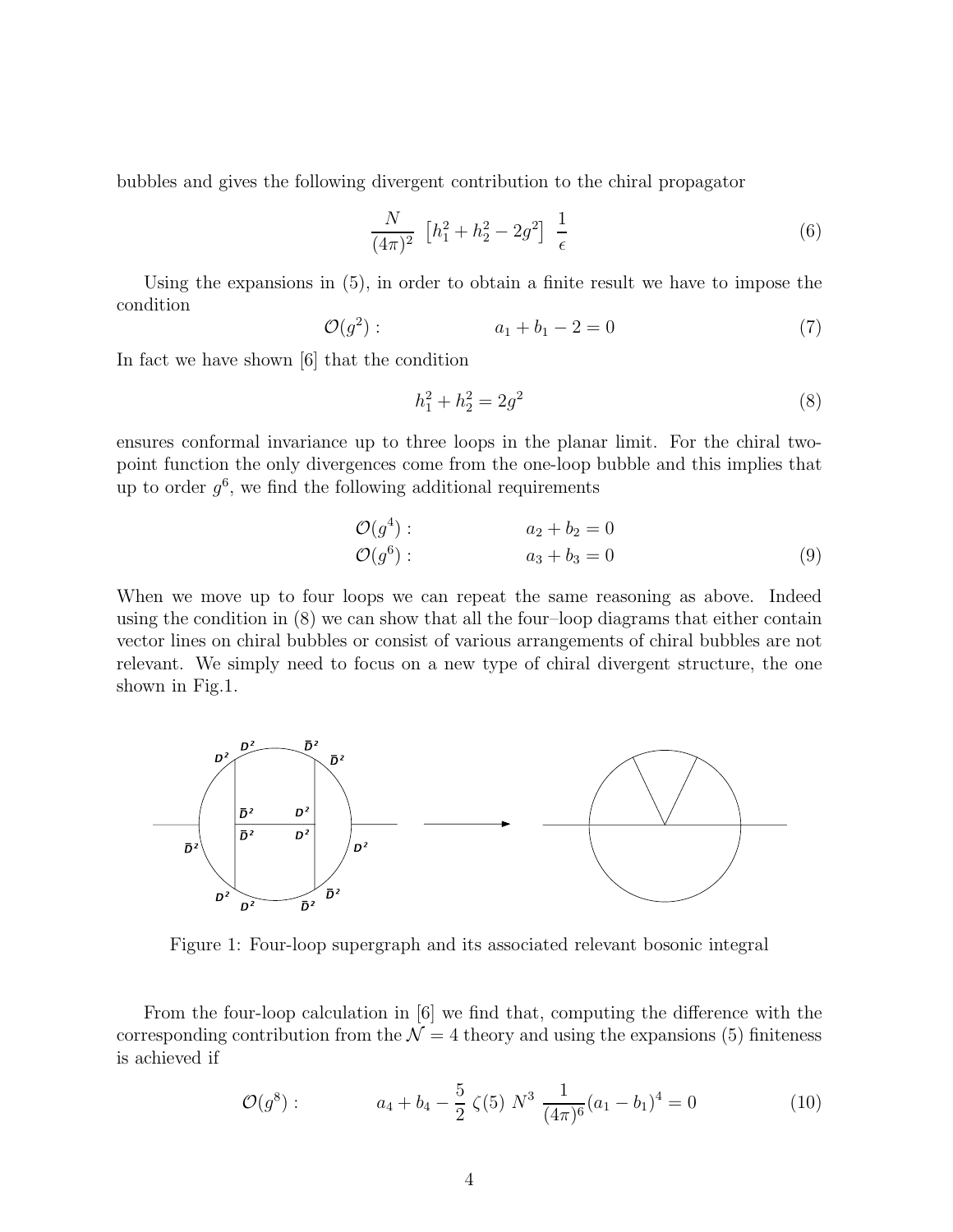For later convenience we define

$$
A = \frac{N}{(4\pi)^2} (a_4 + b_4) \qquad \qquad B = -\frac{5}{2} \zeta(5) \frac{N^4}{(4\pi)^8} (a_1 - b_1)^4 \tag{11}
$$

so that the previous condition becomes

$$
A + B = 0 \tag{12}
$$

Then we move to the next order. If we were following a standard procedure, i.e. canceling divergences order by order in loops, having canceled the  $1/\epsilon$  pole terms at lower orders we would be guaranteed of the vanishing of the  $1/\epsilon^2$  terms at the next order. In our case, instead, we have imposed the finiteness condition order by order in  $g^2$ . At the order  $g^8$  this has led us to the relation (12) which allowed us to cancel the  $1/\epsilon$  pole from the one-loop diagram with the  $1/\epsilon$  pole from the four-loop diagram. When computing the chiral two-point function, these one- and four-loop structures show up at order  $g^{10}$  as subdivergences in two-loop and five-loop integrals respectively. It is easy to realize that they produce  $1/\epsilon^2$ -pole terms. In [6] we have shown that in order to cancel the  $1/\epsilon^2$  terms one has to impose  $A = B = 0$ , i.e.

$$
a_1 = b_1 = 1 \qquad \text{and} \qquad a_4 + b_4 = 0 \tag{13}
$$

We note that at the order  $g^8$  the finiteness condition (12) is not sufficient to insure the vanishing of the chiral beta function which turns out to be proportional to  $A + 4B$  (see eq.  $(18)$  in the next Section). Therefore at this order the theory is finite but the beta functions do not vanish. However if we take into account the finiteness condition from the order  $g^{10}$  we end with  $A = B = 0$  which leads to a theory finite and at a RG fixed point.

Under the conditions in (13)  $1/\epsilon$  divergences at five and two loops are automatically canceled. Thus at order  $g^{10}$  the only divergence in the chiral propagator comes again from the one-loop bubble eq.(6) and we are forced to impose

$$
a_5 + b_5 = 0 \tag{14}
$$

In [6] we have shown that new chiral graphs at six loops and higher are not relevant. Therefore, everything is controlled by the cancellation of  $1/\epsilon$  divergences at one and four loops and of  $1/\epsilon^2$  poles at two and five loops. These patterns repeat themselves at the order  $(g^2)^{4k}$  and at the order  $(g^2)^{4k+1}$  respectively.

The final solution is simply (see [6] for details)

$$
a_1 = b_1 = 1 \qquad \qquad a_n = b_n = 0 \qquad n = 2, 3, \dots \tag{15}
$$

which implies  $\sinh(2\pi \text{Im}\beta) \sim (h_1^2 - h_2^2) = 0$ . Therefore, the  $\beta$ -deformed SYM theory is finite only for  $\beta$  real and, as already stressed, the beta functions also vanish.

We emphasize that this result is independent of the renormalization scheme: had we done the calculation using a different scheme the condition of finiteness would have led us to the solution  $\beta$  real.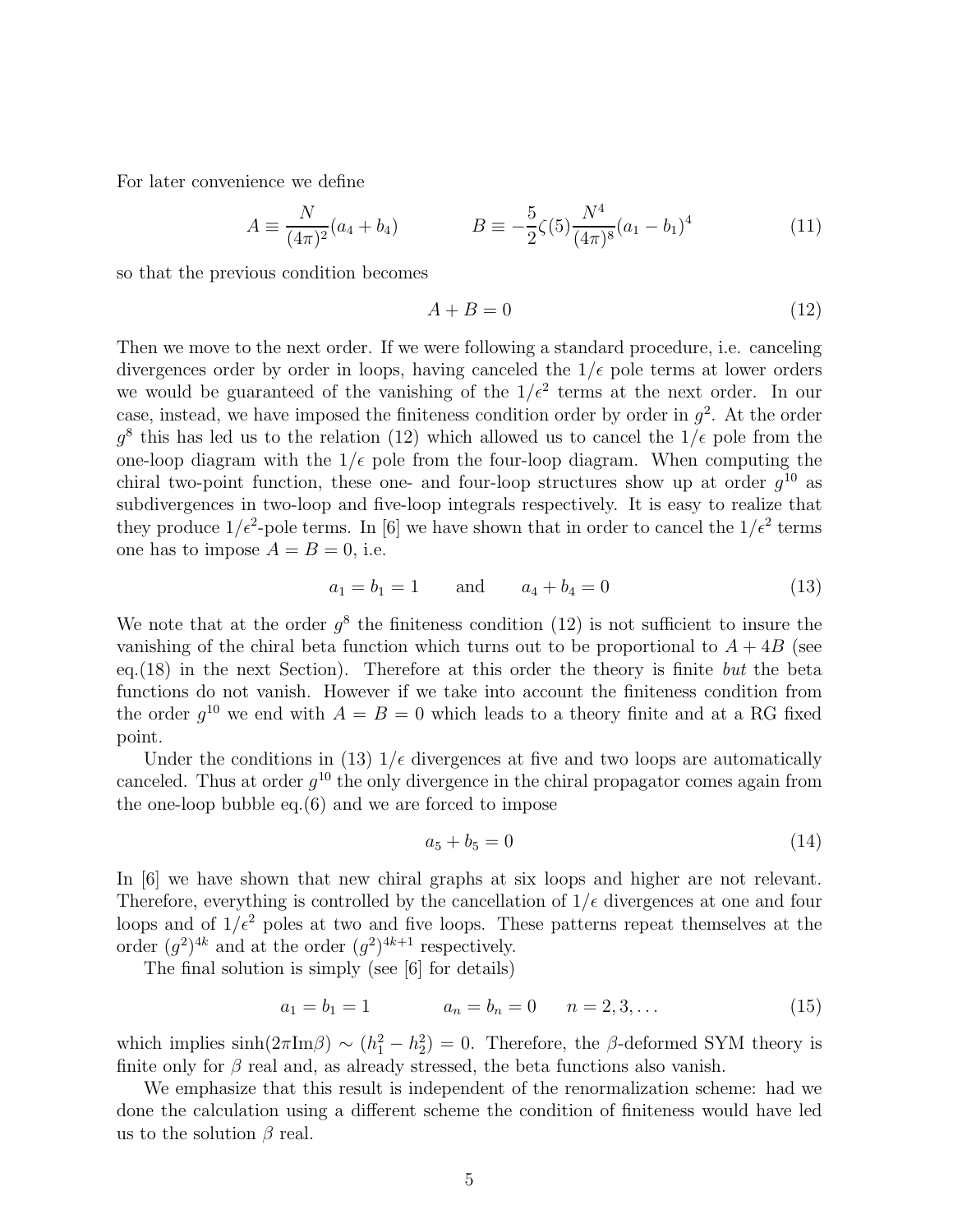In the next section we will relax the finiteness requirement. We want to find the condition that the couplings have to satisfy in the large  $N$  limit in order to guarantee the vanishing of the chiral and gauge beta functions. We will find that in this case complex values of  $\beta$  are allowed but the resulting conformal invariant theory depends on the renormalization scheme.

# 3 Conformal invariance of the  $\beta$ -deformed theory via vanishing of the chiral and gauge beta functions

Now we go back to the action in  $(3)$  and compute perturbatively in the large N limit the chiral and gauge beta functions. The request of vanishing beta functions will identify a conformal field theory.

First we consider the chiral beta function  $\beta_h$ . It is well-known that in minimal subtraction scheme  $\beta_h$  is proportional to the anomalous dimension  $\gamma$  of the elementary fields and the condition  $\beta_h = 0$  can be conveniently traded with  $\gamma = 0$ . In our case, even working in a generic scheme, one can easily convince oneself that at a given order in  $g^2$  the proportionality relation between  $\beta_h$  and  $\gamma$  gets affected only by terms proportional to lower order contributions to  $\gamma$ . Therefore, if we set  $\gamma = 0$  order by order in the coupling, we are guaranteed that  $\beta_h$  vanishes as well.

Thus we impose the vanishing of  $\gamma$  which we obtain from the computation of the two-point chiral correlator. Up to three loops nothing new happens: the condition in (8) insures the vanishing of  $\gamma$  up to the order  $g^6$  and correspondingly also  $\beta_h$  is zero. Moreover up to this order we can use the results in [13] and we are guaranteed that also the gauge beta function  $\beta_g$  is zero up to the order  $g^9$ . This is easily understood since in spite of the redefinition in (5) the request of vanishing anomalous dimensions up to order  $g^6$  works order by order in the loop expansion so that general finiteness theorems [12, 13] hold. At this stage the coefficients in (5) have to satisfy

$$
\begin{array}{ll}\n\mathcal{O}(g^2): & a_1 + b_1 - 2 = 0 \\
\mathcal{O}(g^4): & a_2 + b_2 = 0 \\
\mathcal{O}(g^6): & a_3 + b_3 = 0\n\end{array} \tag{16}
$$

Things become more subtle at  $\mathcal{O}(g^8)$ : here the only way to achieve the vanishing of  $\gamma$ is to mix contributions from one loop with contributions from four loops. Repeating the calculation of the divergent integrals, the result is proportional to

$$
\frac{1}{\epsilon} \left[ A \left( \frac{\mu^2}{p^2} \right)^{\epsilon} + B \left( \frac{\mu^2}{p^2} \right)^{4\epsilon} \right] \tag{17}
$$

where  $\tilde{A}$  and  $\tilde{B}$  were defined in (11) and we have explicitly indicated the factors coming from dimensionally regulated integrals at one and four loops (here p is the external momentum and  $\mu$  is the standard renormalization mass). The anomalous dimension is given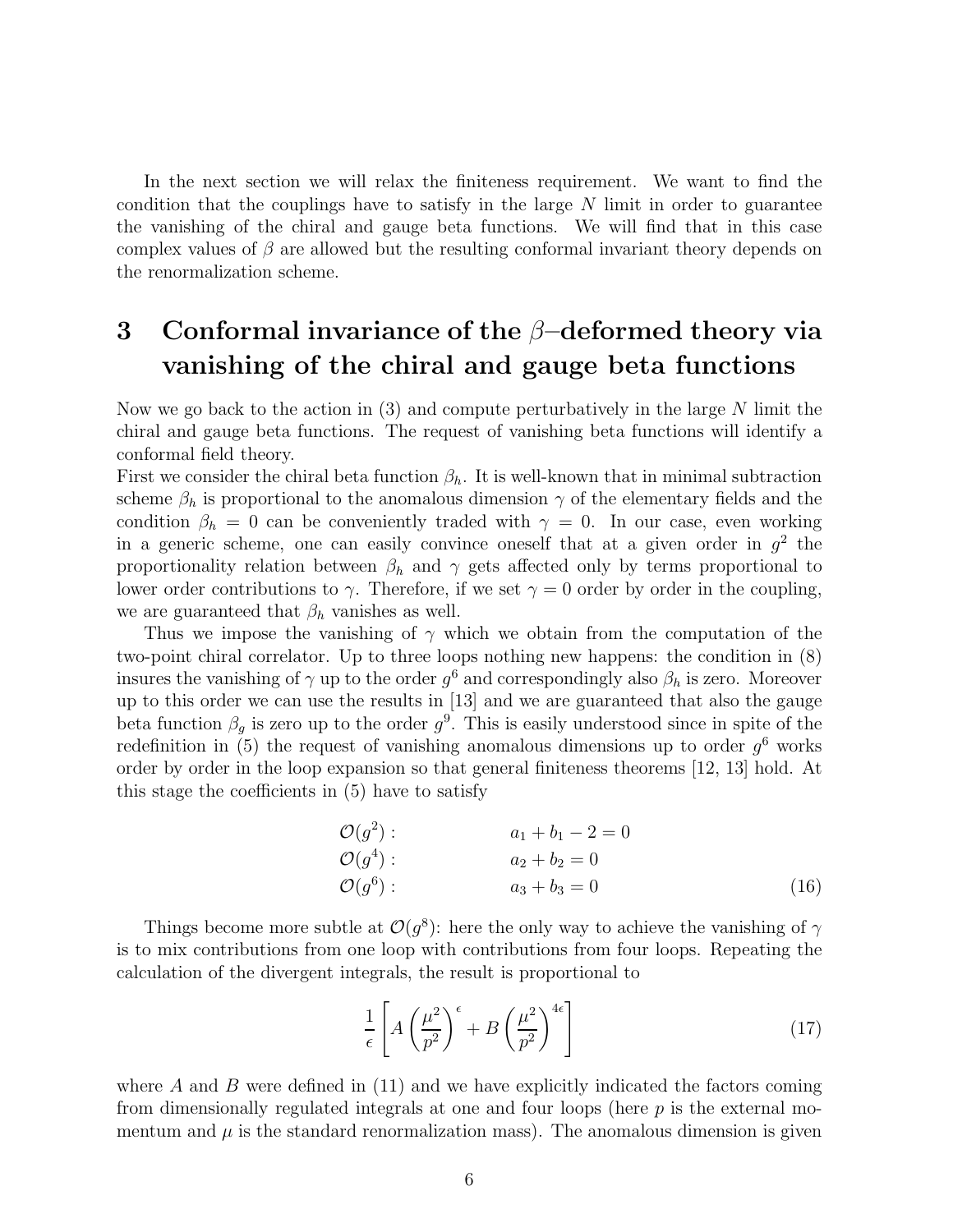directly by the finite  $log$  term in (17) and then we see that at order  $g^8$  the vanishing of the anomalous dimension  $\gamma$  requires

$$
\mathcal{O}(g^8): \qquad \qquad A + 4B = 0 \tag{18}
$$

We emphasize that at this order this condition ensures the vanishing of  $\gamma$  and  $\beta_h$ , but as it appears in (17) the theory is not finite. We will come back to this point and discuss its implications below. First we want to show that the condition in (18) is sufficient to insure that  $\beta_g$  is zero up to the order  $g^{11}$ .

Contributions to the gauge beta function at  $\mathcal{O}(g^{11})$  come from two- and five-loop diagrams. Using standard superspace methods the two-loop calculation is straightforward, but at five loops the number of diagrams involved is large and the calculation looks rather repulsive.<sup>2</sup>

In fact using the background field method and covariant supergraph techniques we are able to perform this high loop calculation exactly. We take advantage of the results obtained in [13] where the structure of higher-loop ultraviolet divergences in SYM theories was analyzed using the superspace background field method and supergraph covariant Dalgebra [14]. Using this approach contributions to the effective action beyond one loop can be written in terms of the vector connection  $\Gamma_a$  and the field strengths  $W_\alpha$ ,  $\bar{W}_{\dot{\alpha}}$ , but not of the spinor connection  $\Gamma_{\alpha}$ . This result allows to draw strong conclusions on the structure of UV divergences in SYM theories. It was shown [13] that in regularization by dimensional reduction UV divergent terms can be obtained by computing a special subset of all possible supergraphs. The reasoning can be summarized as follows: at any loop order (with the exception of one loop), after subtraction of UV and IR divergences, the infinite part of contributions to the effective action is local and gauge invariant. By superspace power counting and gauge invariance it must have the form

$$
\Gamma_{\infty} = z(\epsilon) \operatorname{Tr} \int d^4x \; d^4\theta \; \Gamma^a \Gamma_b (\delta_a^{\;b} - \hat{\delta}_a^{\;b}) \tag{19}
$$

where  $\Gamma^a$  is the vector connection from the expansion of the covariant derivatives, i.e.  $\nabla_a = \partial_a - i\Gamma_a$ , produced in the course of the D-algebra.  $z(\epsilon)$  is a singular factor from momentum integration of divergent supergraphs and the *n*-dimensional  $\hat{\delta}_a^b$  is produced from symmetric integration. Using the rules of dimensional reduction and the Bianchi identities in terms of covariant derivatives one can show that

$$
\operatorname{Tr} \int d^4x \; d^4\theta \; \Gamma^a \Gamma_b (\delta_a{}^b - \hat{\delta}_a{}^b) = -\epsilon \, \operatorname{Tr} \int d^4x \; d^2\theta \; W^\alpha W_\alpha \tag{20}
$$

From the above relation it is clear that in order to obtain a divergence the coefficient  $z(\epsilon)$ in (19) must contain at least a  $1/\epsilon^2$  pole. Moreover the complete result can be obtained by calculating tadpole-type contributions with a  $\Gamma^a \Gamma_b \delta_a^b$  vertex and then covariantizing them

<sup>&</sup>lt;sup>2</sup>We recall that in [23] a calculation of similar difficulty was attempted: the four-loop gauge beta function including nonplanar graphs. In that case the relevant coefficient was obtained by an indirect assumption because a direct calculation was too involved.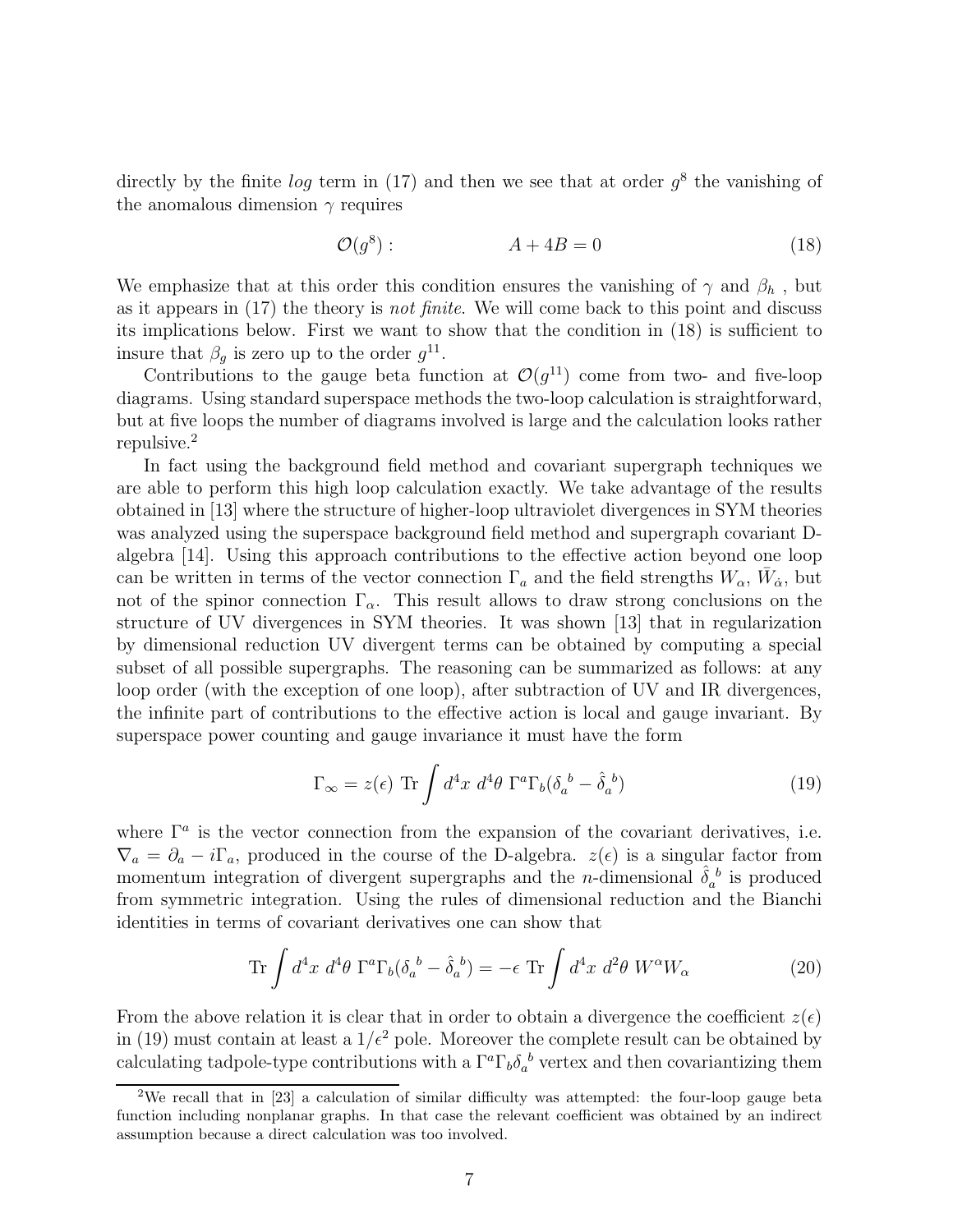by the substitution  $\delta_a^{\ b} \to \delta_a^{\ b} - \hat{\delta}_a^{\ b}$ . Thanks to all of this even the five loop computation becomes manageable.

We describe here the main steps that apply both to the two-loop and to the five-loop calculation. As emphasized above we need consider graphs with internal chiral lines only. Thus, according to the rules in [14], at a given order in loop one draws vacuum diagrams with chiral covariant propagators and  $\nabla^2$ ,  $\bar{\nabla}^2$  factors at the chiral vertices. Now, in order to reduce as much as possible the number of terms produced in the course of the  $\nabla$ -algebra, we do not perform the covariant  $\nabla$ -integration at this stage but modify the procedure as follows. We want to single out tadpole-type contributions proportional to  $\Gamma^a \Gamma_a$ , therefore we have to figure out which are the potential sources of such terms. The explicit representation of the chiral covariant propagators is given by

$$
\Box_{+} = \frac{1}{2} \nabla^{a} \nabla_{a} - iW^{\alpha} \nabla_{\alpha} - \frac{i}{2} (\nabla^{\alpha} W_{\alpha}) \qquad \Box_{-} = \frac{1}{2} \nabla^{a} \nabla_{a} - i \bar{W}^{\dot{\alpha}} \bar{\nabla}_{\dot{\alpha}} - \frac{i}{2} (\bar{\nabla}^{\dot{\alpha}} \bar{W}_{\dot{\alpha}}) \tag{21}
$$

Therefore in the expressions above we can disregard the terms involving the field strengths since they do not enter the structure in (19). The  $\Gamma^a \Gamma_a$  terms can arise only from the expansion of the covariant operator  $\nabla^a \nabla_a$  or from contracted covariant derivatives  $\nabla^a \dots \nabla_a$ produced while performing the  $\nabla$ -algebra. The net result is that we can immediately expand the covariant propagators as follows

$$
\frac{1}{\Box_{\pm}} \rightarrow \frac{1}{\frac{1}{2}\nabla^a \nabla_a} \rightarrow \frac{1}{\Box} + \frac{1}{2} \frac{1}{\Box} \Gamma^a \Gamma_a \frac{1}{\Box} \tag{22}
$$

where  $\Box = \frac{1}{2}$  $\frac{1}{2}\partial^a\partial_a$  is the flat propagator. All the rest we drop since it will not contribute to the structure we are looking for. In this way we obtain two types of diagrams: I. the ones with flat  $D^2$  and  $\overline{D}^2$  factors at the vertices, flat propagators and one  $\Gamma^a\Gamma_a$ insertion, for which now standard D-algebra can be performed and

II. the vacuum diagrams with flat propagators but  $\nabla^2$ ,  $\bar{\nabla}^2$  factors at the chiral vertices in which the  $\Gamma^a\Gamma_a$  vertex will have to appear after completion of the  $\nabla$ -algebra.

The relevant terms will be the ones that after subtraction of ultraviolet and infrared subdivergences give rise to  $1/\epsilon^2$  contributions.

At the two-loop level the analysis is very simple: the vacuum diagram to be considered is shown in Fig.2a. Following the procedure described above, it is straightforward to realize that only I-type diagrams can give rise to  $1/\epsilon^2$  poles and so the calculation reduces to the one presented in [14].

We briefly summarize it here. Expanding the covariant propagators as in (22) one obtains three times the diagram in Fig.3 which corresponds to the term

$$
\frac{1}{2} \text{ Tr } (\Gamma^a \Gamma_a) \int \frac{d^n k \ d^n q}{(2\pi)^{2n}} \frac{1}{q^2 (q+k)^2 k^4} \tag{23}
$$

This integral contains a one-loop ultraviolet subdivergence and it is infrared divergent. It is convenient to remove the IR divergence using the  $R^*$  subtraction procedure of [24].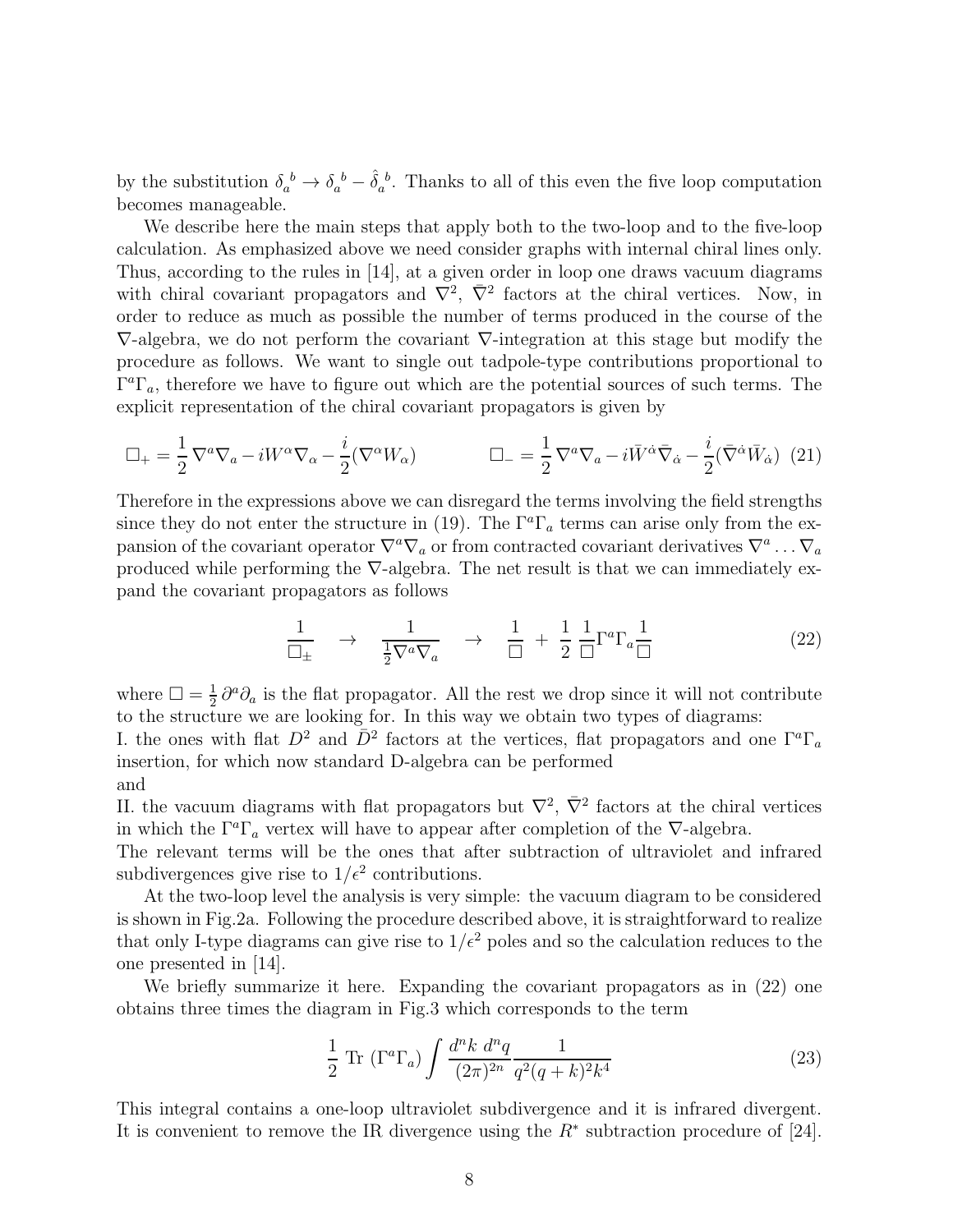

Figure 2: Vacuum diagrams: (a) two-loops and (b) five-loops contributions



Figure 3: Bosonic two-loop integral

After UV and IR subtraction one isolates the  $1/\epsilon^2$  term and rewrites the result in a covariant form. Using (20) it can be recast in the standard divergent part of the two-loop effective action giving a total contribution

$$
\frac{N}{(4\pi)^2} \frac{3}{4} A \frac{1}{\epsilon} \operatorname{Tr} \int d^4 x \ d^2 \theta \ W^\alpha W_\alpha \tag{24}
$$

where we have reinserted the A factor defined in  $(11)$ .

Now we are ready to attack the five-loop calculation which amounts to start with the vacuum diagram in Fig.2b. First we consider the I-type diagrams. In this case expanding the covariant propagators as in (22) we produce twelve times the diagram in Fig.4. We perform standard D-algebra in the loops and look for a contribution that after subtraction of IR and UV subdivergences gives rise to a  $1/\epsilon^2$  divergent term. One easily obtains a single contribution corresponding to the bosonic integral shown in Fig.4

$$
\frac{1}{2} \operatorname{Tr} \left( \Gamma^a \Gamma_a \right) \int \frac{d^n k \ d^n q \ d^n r \ d^n s \ d^n t}{(2\pi)^{5n}} \frac{1}{r^2 (r+q)^2 s^2 (s+q)^2 t^2 (t+r)^2 (t+s)^2 (q+k)^2 k^4} \tag{25}
$$

The IR divergence is treated as before via  $R^*$  subtraction [24] so that, inserting all the factors, the final result is given by

$$
\frac{N}{(4\pi)^2} \frac{6}{5} B \frac{1}{\epsilon} \operatorname{Tr} \int d^4 x \ d^2 \theta \ W^{\alpha} W_{\alpha} \tag{26}
$$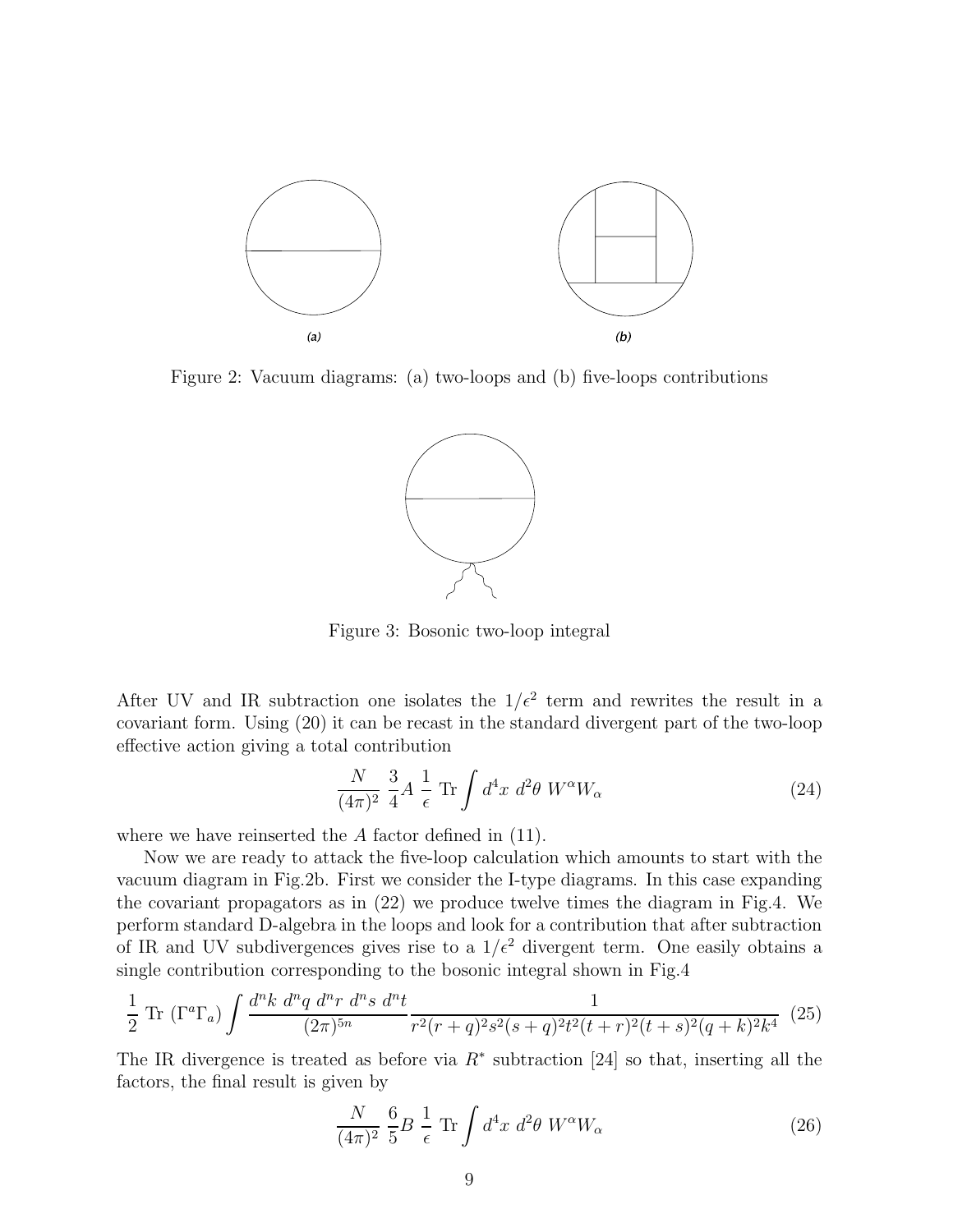

Figure 4: Five-loop supergraph and its associated relevant bosonic integral

with  $B$  defined in  $(11)$ .

In the class of II-type diagrams we have to analyze the vacuum diagram in Fig.5. We operate directly with the covariant spinor derivatives, pushing them through the propagators. Unlike in ordinary D-algebra, covariant spinor derivatives and space-time derivatives contained in the propagators do not commute but it is easy to realize that they generate field strength factors which are not interesting for our calculation. Thus we can commute the  $\nabla_{\alpha}$ 's through the  $\square^{-1}$ . The relevant contributions arise when we produce terms like

$$
\nabla^2 \bar{\nabla}^2 \nabla^2 = \Box_{-} \nabla^2 \rightarrow -\frac{1}{2} \Gamma^a \Gamma_a \nabla^2 \qquad \qquad \bar{\nabla}^2 \nabla^2 \bar{\nabla}^2 = \Box_{+} \bar{\nabla}^2 \rightarrow -\frac{1}{2} \Gamma^a \Gamma_a \bar{\nabla}^2
$$

$$
\nabla_{\alpha}\bar{\nabla}_{\dot{\alpha}}\nabla^2 = i\nabla_{a}\nabla^2 \quad \rightarrow \quad \Gamma_a\nabla^2 \qquad \qquad \bar{\nabla}_{\dot{\alpha}}\nabla_{\alpha}\bar{\nabla}^2 = i\nabla_{a}\bar{\nabla}^2 \quad \rightarrow \quad \Gamma_a\bar{\nabla}^2 \qquad (27)
$$

After all these preliminary observations, now one has to perform the covariant ∇ algebra explicitly and isolate the diagrams that could produce  $1/\epsilon^2$  ultraviolet divergences. It turns out that some cleverness must be used in order to reduce the number of the resulting contributions. We show in Fig.5 the successive manipulations that we used to obtain the final answer. As indicated in the figure the first integration by parts of the  $\bar{\nabla}^2$ factor produces three terms: we have denoted by

$$
/\!/ \equiv \frac{\frac{1}{2}\nabla^a\nabla_a}{\Box} \to 1 - \frac{1}{2}\frac{\Gamma^a\Gamma_a}{\Box} \qquad \blacktriangleright \equiv \nabla_a = \partial_a - i\Gamma_a \qquad (28)
$$

At this stage we have to work separately on the three graphs and complete the  $\nabla$ algebra by disregarding contributions which do not contain  $1/\epsilon^2$  divergent terms. (An example of diagram which is not interesting is the one shown in Fig.6. It arises from the second diagram in Fig.5 and would produce only  $1/\epsilon$  divergent terms.) In fact if we move the ∇'s judiciously very few relevant terms are generated, the ones schematically shown in Fig.7. Now it is straightforward to show that by integration by parts these potentially relevant graphs do cancel out completely.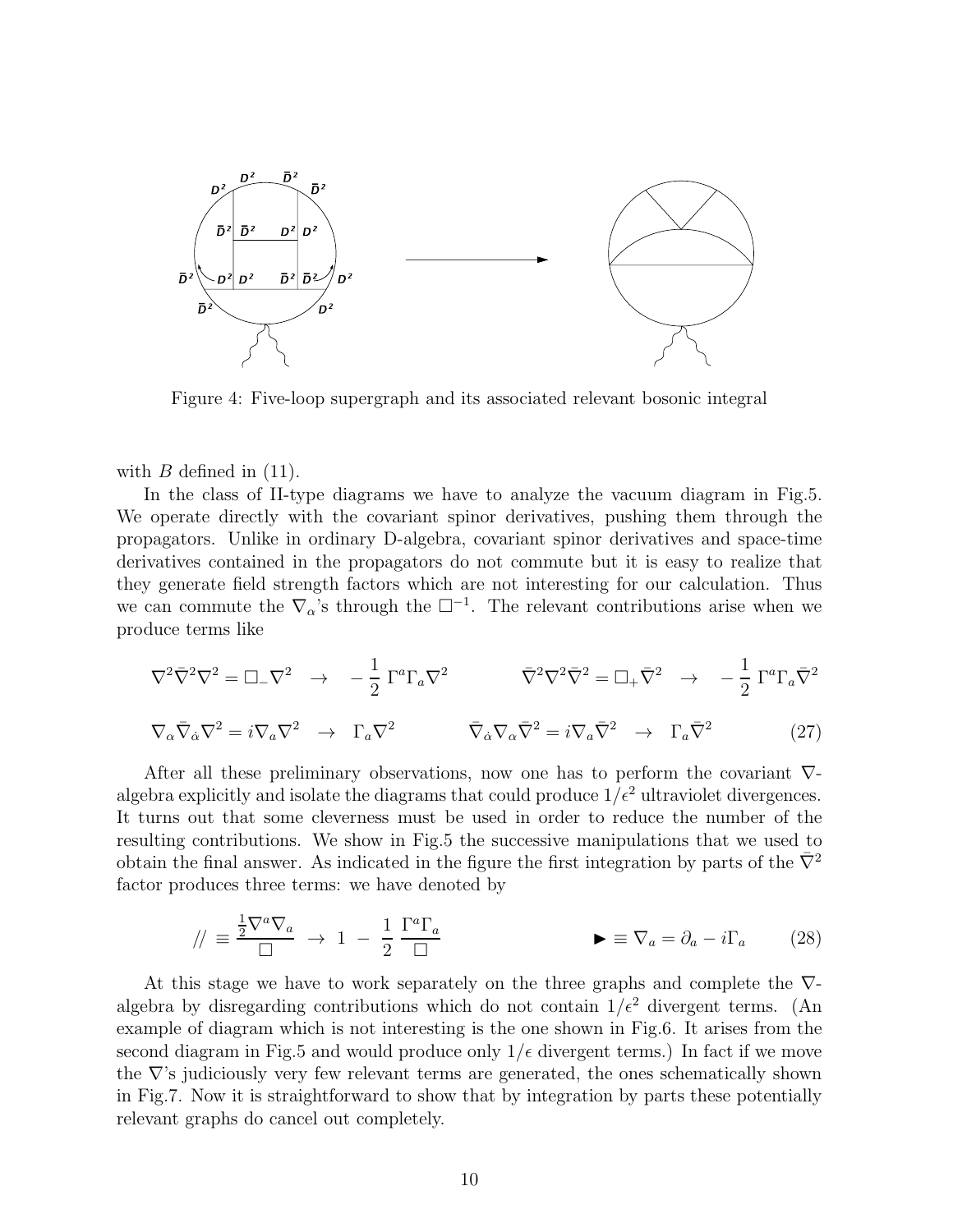

Figure 5: Five-loop vacuum diagram and ∇-algebra operations

In conclusion, the only relevant contributions to the gauge beta function at order  $g^{11}$ come from (24) and (26). Using the ordinary prescription to compute beta functions, we find

$$
\mathcal{O}(g^{11}): \qquad \beta_g = 0 \qquad \Leftrightarrow \qquad A + 4B = 0 \tag{29}
$$

Therefore a single condition on the  $A$  and  $B$  coefficients is sufficient to define the theory at its conformal point up to the order  $g^8$  and to insure that, despite of the non-finiteness of the theory, the gauge beta function vanishes at the next order.

Now we want to come back to the fact that at order  $g^8$  we have found that the theory subject to the condition in (18) is not finite. In order to proceed consistently we need renormalize the theory adding an appropriate counterterm. As it follows from (17) this will be proportional to the divergence in the form

$$
g^8 \left( A + B \right) \left( \frac{1}{\epsilon} + \rho \right) \tag{30}
$$

where  $\rho$  is an arbitrary constant linked to the choice of a finite renormalization. It is worth noticing that the results obtained so far are completely independent of the subtraction scheme we have adopted. In fact even for the calculation of  $\beta_g$  at  $\mathcal{O}(g^{11})$  the arbitrary parameter  $\rho$  does not enter in the evaluation of the coefficient of the  $1/\epsilon^2$  poles from which we read  $\beta_g$ . The issue that now we want to address is what happens to the next order.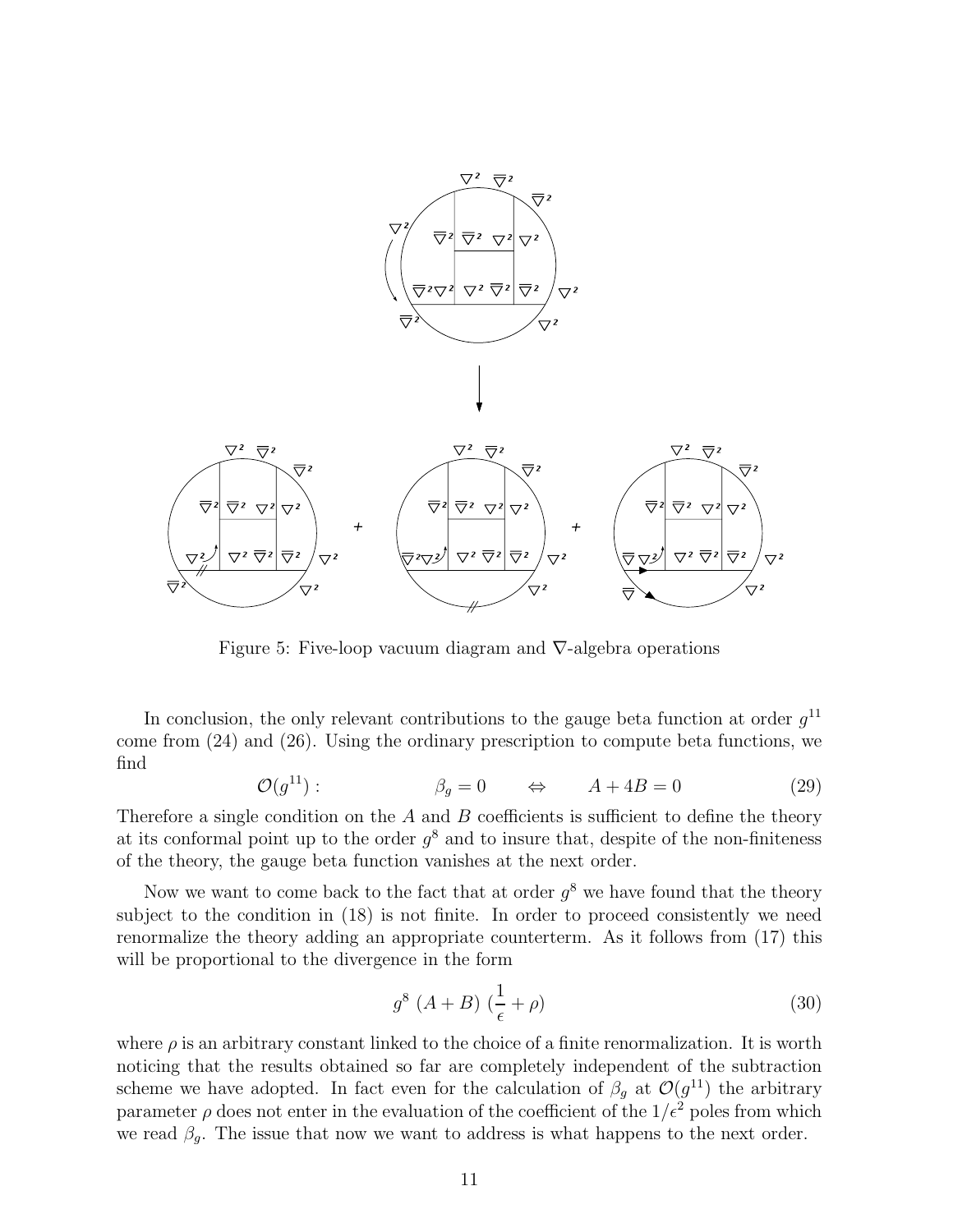

Figure 6: Example of diagram not contributing to the  $\frac{1}{\epsilon^2}$  divergence



Figure 7: Relevant bosonic integrals associated to the five-loop graph of Fig.5

If we were to push the conformal invariance condition one order higher we should compute the chiral beta function at order  $g^{10}$ . We have several sources of nontrivial contributions to  $\gamma$  at this order: one coming from the one-loop bubble proportional to  $(a_5 + b_5)$ , one from two-loop diagrams and one from five-loop diagrams. In addition we need take into account the contribution from the counterterm in (30) which gives

$$
g^{10} \left( A + B \right) \left( \frac{1}{\epsilon} + \rho \right) \frac{1}{\epsilon} \left( \frac{\mu^2}{p^2} \right)^{\epsilon} \tag{31}
$$

This last contribution is necessary to appropriately subtract diagrams that contain subdivergences at two and five loops, i.e. the ones that contain  $1/\epsilon^2$  poles considered in Section 2. The condition for vanishing  $\gamma$ , obtained as usual from the finite log terms, gives an algebraic equation involving A, B and  $(a_5 + b_5)$  which, together with (18) allows to determine A and B parametrically and not necessarily vanishing. However the result depends unavoidably on the arbitrary constant  $\rho$  which appears in the form

$$
(A+B)\,\rho\tag{32}
$$

If we wanted to kill the scheme dependence of the result we would need to impose  $A+B=0$ which together with (18) would lead immediately to  $A = B = 0$ , i.e. the theory is finite and  $\text{Im}\beta = 0$ .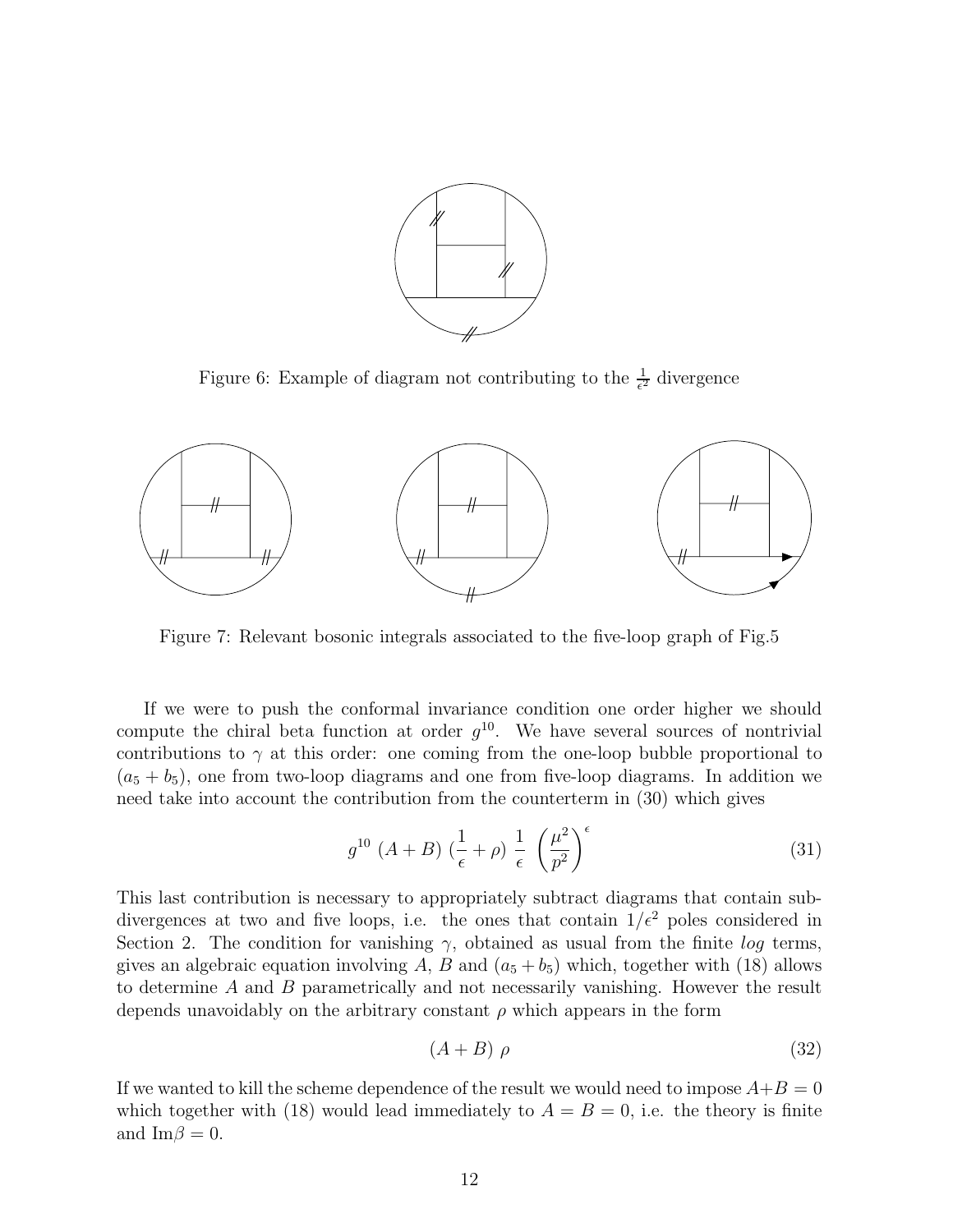The comparison of these results with the ones of [6] as summarized in Section 2 leads to the conclusion that the request of conformal invariance via the vanishing of the beta functions is less restrictive than requiring finiteness but the result is scheme dependent.

Pushing the calculations higher we expect to draw the same conclusion: conformal invariance via vanishing beta functions allows for  $\text{Im}\beta \neq 0$  but this value and ultimately the conformal theory depend on the choice of the particular renormalization scheme we use.

#### 4 Differential renormalization approach

In order to show that our findings do not depend on the particular regularization used in this Section we reconsider the calculation of the chiral propagator up to the order  $g^8$  in the scheme of differential renormalization.

Differential renormalization works strictly in four dimensions. In its original formulation [25] it is a renormalization without regularization, i.e. it allows for a direct computation of renormalized quantities without the intermediate step of regularizing divergent integrals. In coordinate space the procedure consists in replacing locally singular functions (functions which do not admit a Fourier transform) with suitable distributions defined by differential operators acting on regular functions, where the derivatives have to be understood in distributional sense. The simplest example is the function  $1/(x^2)^2$ from the one–loop contribution to  $\Gamma^{(2)}$ . This function has a non-integrable singularity in  $x = 0$ . The prescription required by differential renormalization in order to subtract such a singularity is

• We substitute

$$
\frac{1}{x^4} \rightarrow -\frac{1}{4} \Box \frac{\log M^2 x^2}{x^2} \tag{33}
$$

where  $M$  is identified with the mass scale of the theory.

• We understand derivatives in the distributional sense, i.e.

$$
\int d^4x f(x) \Box \frac{\log M^2 x^2}{x^2} \equiv \int d^4x \Box f(x) \frac{\log M^2 x^2}{x^2}
$$
 (34)

for any regular function  $f$ .

The two expressions in (33) are identical as long as  $x \neq 0$ , whereas they differ by a singular term for  $x \to 0$ . The substitution (33) can then be understood as adding a suitable counterterm [26]-[28]:

$$
\frac{1}{x^4} = -\frac{1}{4} \Box \frac{\log M^2 x^2}{x^2} + c(\alpha) \delta^{(4)}(x) \tag{35}
$$

where  $c(\alpha)$  can be computed in some regularization scheme and becomes singular when the regularization parameter  $\alpha$  is removed.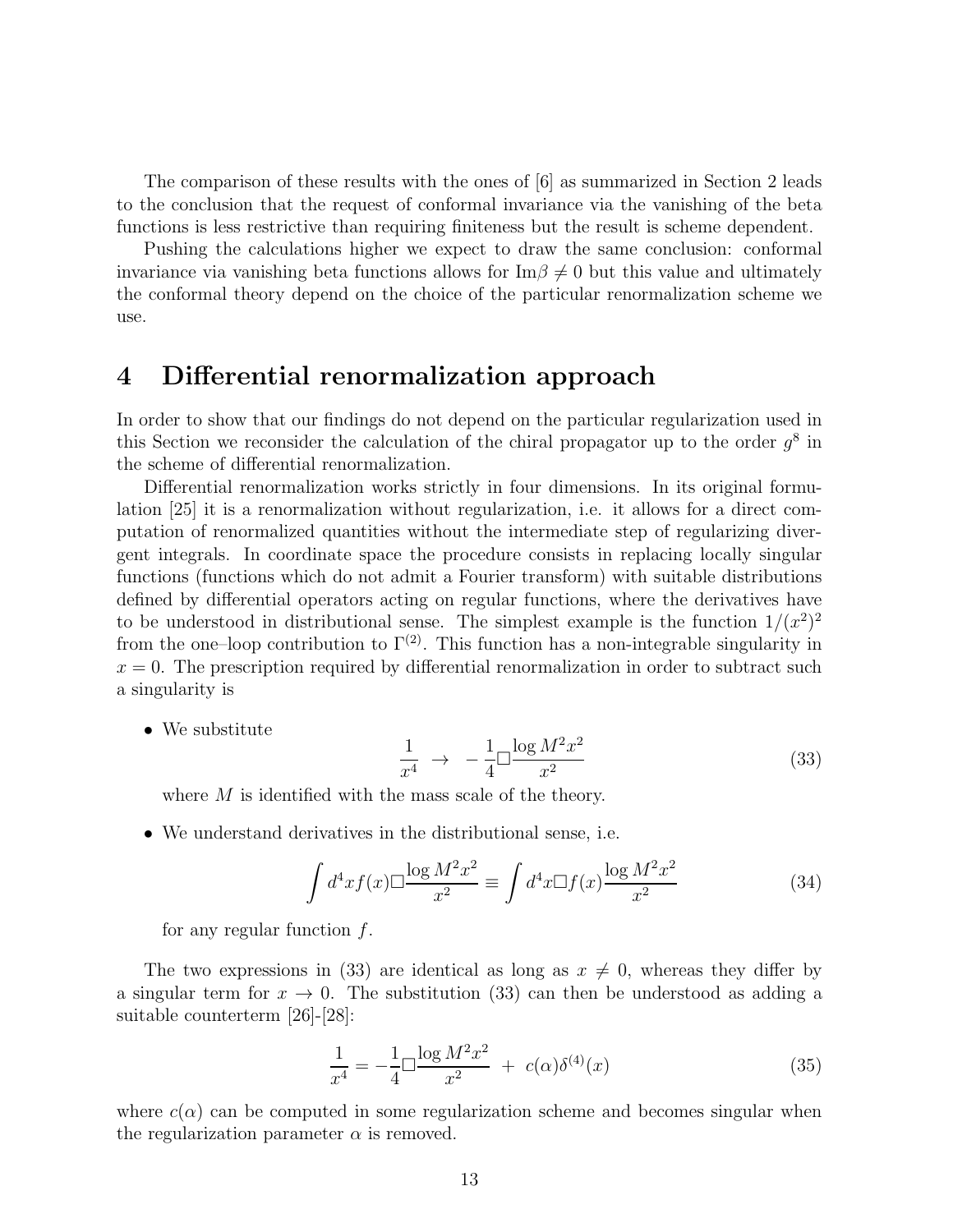Having in mind to study conformal invariance and/or finiteness for the deformed theory we need compute both the renormalized chiral propagator and its divergent contributions. As long as we are interested in  $\Gamma_R^{(2)}$  we apply the standard differential renormalization prescription (33) order by order in  $g^2$ , whereas in order to identify the divergent counterterms which in  $(33)$  are automatically subtracted we need introduce a regularization prescription. We compute divergences using the analytic regularization [29].

As noticed above we are interested in computing the difference  $(\Gamma_{\text{deformed}}^{(2)} - \Gamma_{\mathcal{N}=4}^{(2)})$ . Thus at one-loop in coordinate space the contribution from the self-energy diagram is

$$
\Gamma^{(2)} = \frac{1}{x^4} (h_1^2 + h_2^2 - 2g^2) \frac{N}{(4\pi^2)^2}
$$
\n
$$
= \frac{1}{x^4} \left[ (a_1 + b_1 - 2)g^2 + (a_2 + b_2)g^4 + (a_3 + b_3)g^6 + (a_4 + b_4)g^8 + \cdots \right] \frac{N}{(4\pi^2)^2}
$$
\n(36)

We renormalize this amplitude by the prescription (33). At order  $g^2$  we find the condition (7) which guarantees finiteness and vanishing of the beta functions.

As already discussed, once the condition (7) is satisfied we can neglect all higher loop diagrams which contain bubbles. In particular, at two and three loops we do not find relevant diagrams. Therefore, at orders  $g<sup>4</sup>$  and  $g<sup>6</sup>$  only the one-loop expression (36) contributes and the conditions (16) are sufficient to cancel the renormalized and the divergent parts of  $1/x^4$ .

At order  $g^8$  the pattern changes since besides the contribution from (36) we have the new diagram in Fig.1. After D-algebra, in configuration space it corresponds to

$$
-\frac{1}{2}(a_1 - b_1)^4 g^8 \frac{N^4}{(4\pi^2)^8} \frac{1}{x^2} \int \frac{d^4y d^4z d^4w}{y^2 z^2 (y - z)^2 (y - w)^2 (z - w)^2 (x - y)^2 (x - w)^2}
$$
(37)

This expression has a singularity for  $x \sim y \sim z \sim w \sim 0$ . To compute its finite part, away from  $x = 0$  it is convenient to rescale the integration variables as  $y \to |x|y, z \to |x|z$  and  $w \rightarrow |x|w$ . We are then left with

$$
-\frac{1}{2}(a_1 - b_1)^4 g^8 \frac{N^4}{(4\pi^2)^8} \frac{1}{x^4} \int \frac{d^4y d^4z d^4w}{y^2 z^2 (y-z)^2 (y-w)^2 (z-w)^2 (1-y)^2 (1-w)^2}
$$
(38)

The integral is finite and uniformly convergent for  $x \to 0$ . It has been computed e.g. in [30] and it gives  $20\pi^6\zeta(5)$ . At order  $g^8$ , summing this contribution to the one-loop result and renormalizing  $1/x^4$  as in (33) we obtain

$$
\Gamma_R^{(2)}|_{g^8} = (A + 4B) \left( -\frac{1}{4\pi^2} \Box \frac{\log M^2 x^2}{x^2} \right) \tag{39}
$$

where  $A$  and  $B$  are given in (11).

Therefore, the condition of vanishing  $\gamma$  from  $\Gamma_R^{(2)}$  requires  $A + 4B = 0$ . This is exactly the condition we have found working in dimensional regularization and momentum space. This is consistent with the fact that the Fourier transform of  $\Box \frac{\log M^2 x^2}{x^2}$  is  $4\pi^2 \log p^2/M^2$ .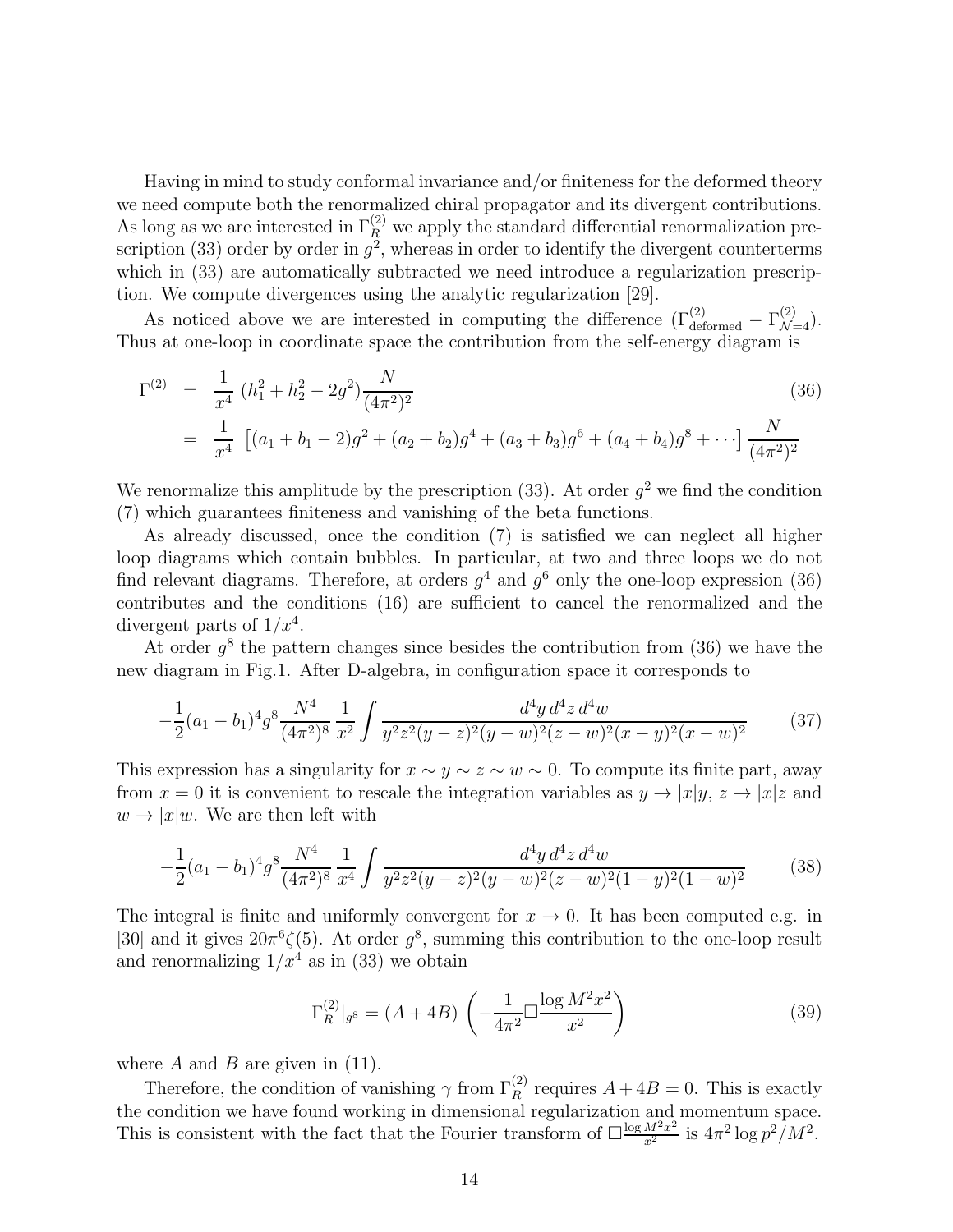Now we concentrate on the evaluation of the divergent contributions from the one-loop self-energy diagram and from the four-loop diagram in Fig.1. Using analytic regularization in four dimensions, at one loop and order  $g^8$  we have (for simplicity we neglect  $(2\pi)$  factors)

$$
A\frac{1}{(x^2)^{2+2\lambda}}\tag{40}
$$

whereas at four loops we need evaluate the integral

$$
-\frac{N^4}{2}(a_1 - b_1)^4 g^8 \frac{1}{(x^2)^{1+\lambda}} \times
$$
\n
$$
\int \frac{d^4 y \, d^4 z \, d^4 w}{(y^2)^{1+\lambda} (z^2)^{1+\lambda} [(y-z)^2]^{1+\lambda} [(y-w)^2]^{1+\lambda} [(z-w)^2]^{1+\lambda} [(x-y)^2]^{1+\lambda}}
$$
\n(41)

Dimensional analysis allows to compute this integral and obtain  $(20\zeta(5) + O(\lambda))\frac{1}{(x^2)^{1+7\lambda}}$ . This gives the final answer  $4B/(x^2)^{2+8\lambda}$  for the diagram in Fig.1.

Now using the general identity

$$
\frac{1}{(x^2)^{2+\alpha\lambda}} \sim \frac{1}{\alpha\lambda} \delta^{(4)}(x) + O(\lambda^0)
$$
\n(42)

and summing the one and four-loop results we find that the divergent contribution is

$$
A\frac{1}{(x^2)^{2+2\lambda}} + 4B\frac{1}{(x^2)^{2+8\lambda}} \to (A+B)\frac{1}{2\lambda} \delta^{(4)}(x)
$$
 (43)

Therefore the cancellation of divergences at order  $g^8$  requires  $A + B = 0$ . If we were to compute the divergences arising at order  $g^{10}$  we would find results in total agreement with the results found using dimensional regularization. Going higher in loops we would meet the same pattern an infinite number of times and we would be led to the final result for the coefficients as in (15).

### 5 Conclusions

We have reexamined the problem of finding superconformal fixed points for  $\beta$ –deformed SYM theories in the large N limit and for the deformation parameter  $\beta$  generically complex. In a previous paper [6] we addressed this issue by requiring the theory to be finite. In this paper instead we have reformulated the problem by requiring the theory to have vanishing beta functions.

Looking for a surface of renormalization fixed points we have expressed the chiral couplings as power expansions in the gauge coupling  $g$  (see eq. (5)). This introduces an infinite number of arbitrary coefficients which we fix by requiring order by order either finiteness or zero beta functions.

This coupling constant reduction has an important consequence on the perturbative analysis of the theory. In fact we are forced to work pertubatively in powers of g instead of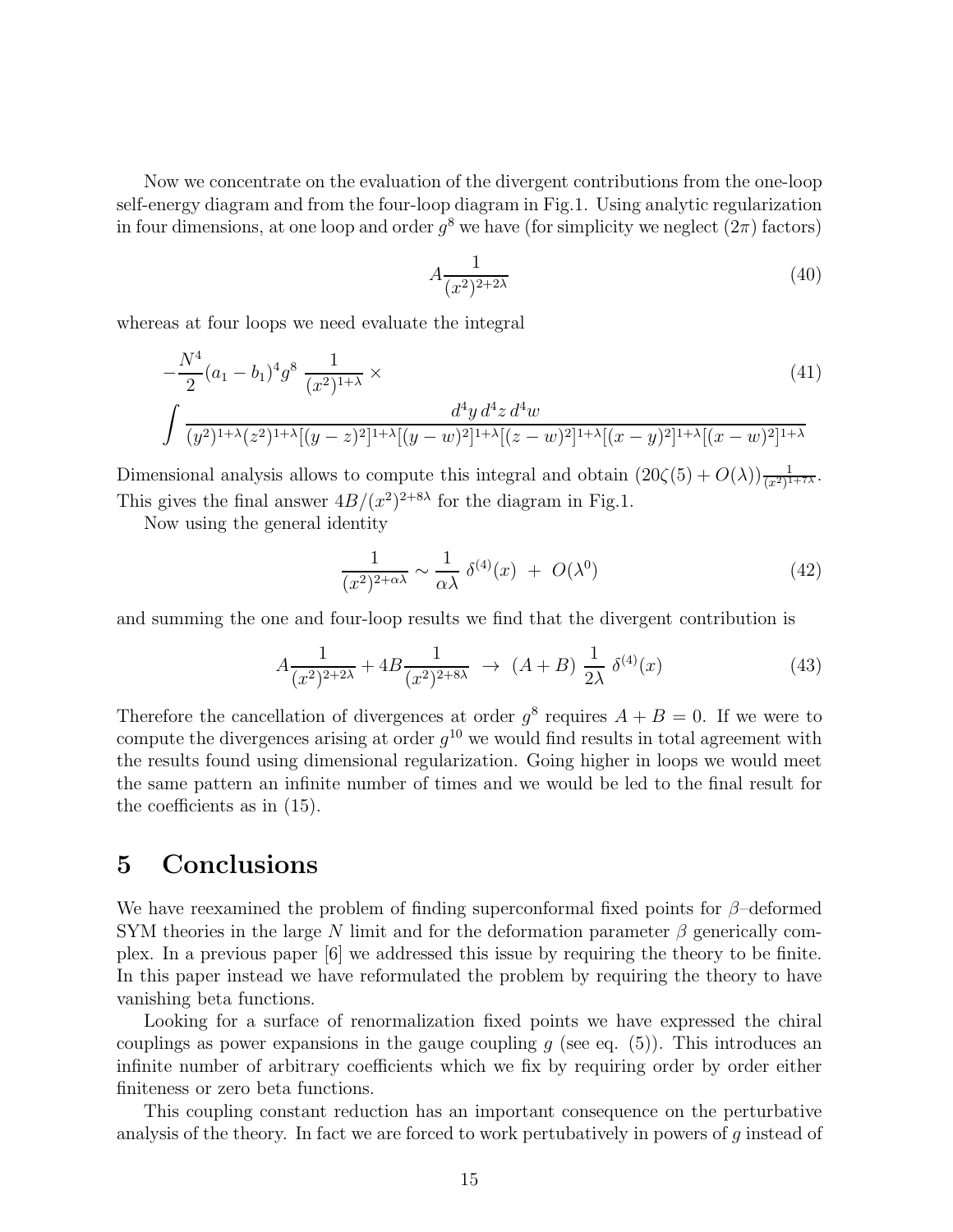powers of loops and at a given order different loops do mix. It follows that the condition of finiteness for the theory at a given order does not necessarily imply that the beta functions vanish and viceversa, in contrast with the case of a standard loop expansion.

Collecting the present results and the ones in [6] the general situation can be then summarized as follows. If we impose the cancellation of UV divergences at a given order we obtain conditions on the coefficients in the expansion (5) which do not set automatically to zero the contribution to the chiral beta function at the same order. In particular, in the planar limit the first nontrivial order where this happens is  $g^8$ . However, if we move one order higher and still require the cancellation of divergences we obtain more restrictive conditions on the coefficients and as a by–product all the beta functions at that order vanish. This pattern repeats itself at any order in pertubation theory and leads to the following result: The finiteness condition selects a unique expansion (5) for  $h_i(q)$  which corresponds to  $\sinh(2\pi \text{Im}\beta) \sim (h_1^2 - h_2^2) = 0$ , i.e. to a *real* deformation parameter  $\beta$ .

On the other hand, if we implement superconformal invariance by requiring directly vanishing beta functions regardless of finiteness we obtain less restrictive conditions on the coefficients in (5) and more general solutions  $h_i(g)$  to the renormalization group equation  $F(g, h_i) = 0$  which defines the surface of fixed points. These solutions correspond in general to theories which are not finite and allow for a complex deformation parameter.

In our analysis the term "finiteness" is used in the standard way, that is to indicate a theory which does not have UV divergences at any order in perturbation theory and, consequently, does not require any renormalization. In this sense finiteness is a welldefined and scheme independent statement. Its physical meaning is unquestionable since the set of couplings selected by this condition is uniquely fixed. On the other hand, it is a matter of fact that in the presence of coupling constant reduction the conditions  $\beta_h$ ,  $\beta_g = 0$ turn out to be scheme dependent. This means that the set of couplings which solve these equations is not uniquely determined but depends on the renormalization scheme we chose. In particular, the generically complex value of the deformation parameter  $\beta$  that we find is scheme–dependent. This is the reason why in our approach finiteness and vanishing beta–functions are not equivalent statements.

A more general scenario can be obtained if we relax the request of scheme independence when imposing finiteness. In dimensional regularization scheme dependence can be introduced by hands through the use of evanescent terms [19] in the reduction equations (5). The extra freedom introduced by these  $\epsilon$ -dependent terms allows to define the theory to be simultaneously finite and at its superconformal point for generically complex but scheme dependent  $\beta$  parameters, in agreement with [18, 19, 7]. Therefore, the apparent discrepancy between our results and other statements in the literature [18, 19, 7] can be traced back to the use of a different definition of finiteness.

In the presence of coupling constant reduction we are not guaranteed that finiteness theorems [12, 13] for the gauge beta function are true in their standard version. However, pushing the perturbative calculation up to five loops, we have found that given the chiral beta function vanishing at order  $g^9$ , then the gauge beta function is automatically zero at order  $g^{11}$ . Our result suggests that the finiteness theorems might be generalized as follows: If the matter chiral beta function vanishes up to the order  $(g<sup>n</sup>)$  then the gauge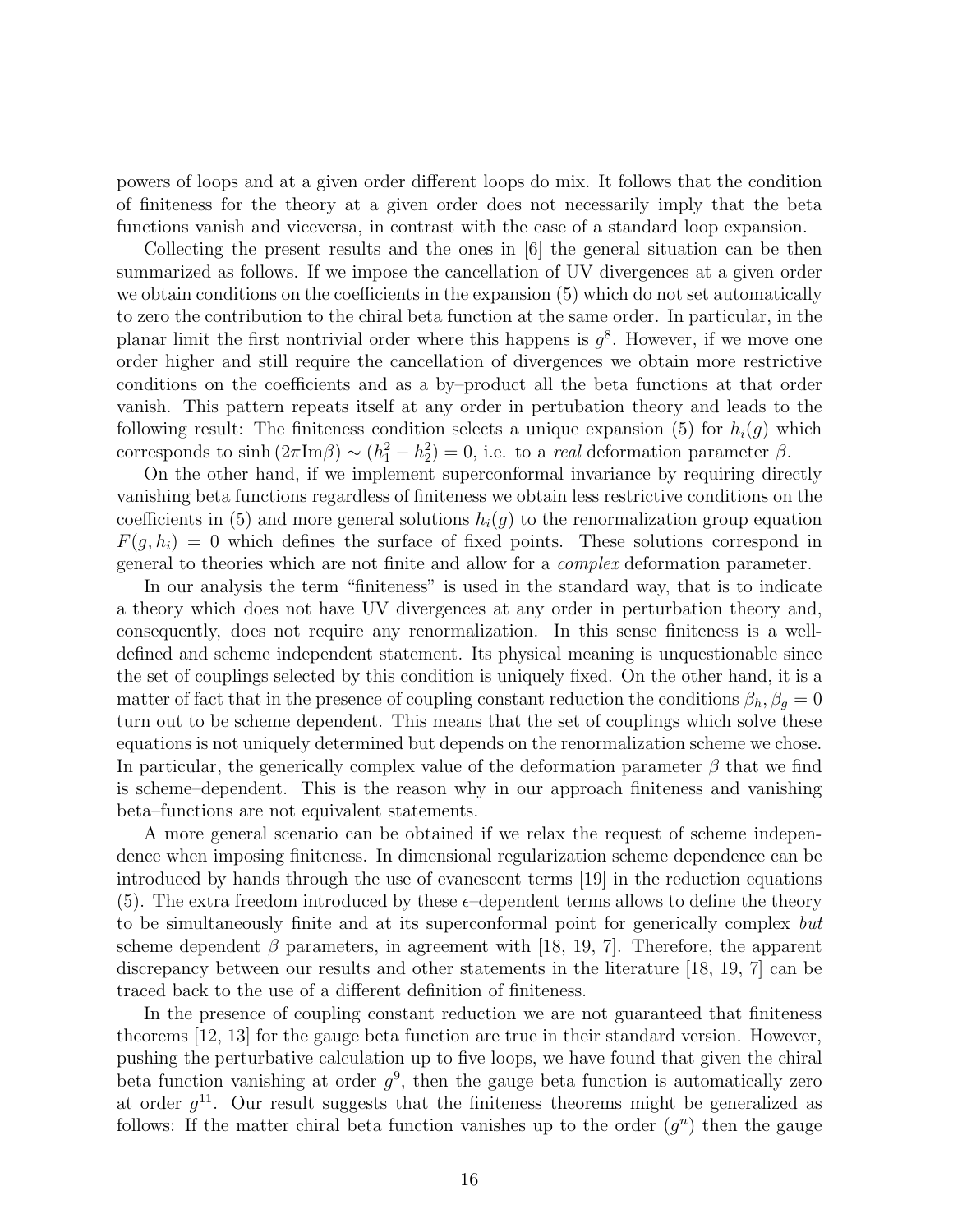beta function vanishes as well up to the order  $(g^{n+2})$ .

We have worked in the planar limit where the condition for superconformal invariance is known exactly [2]. However, the same pattern for finiteness vs. conformal invariance should appear also at finite N. This issue is presently under investigation.

# Acknowledgements

This work has been supported in part by INFN, PRIN prot.2005024045-002 and the European Commission RTN program MRTN–CT–2004–005104.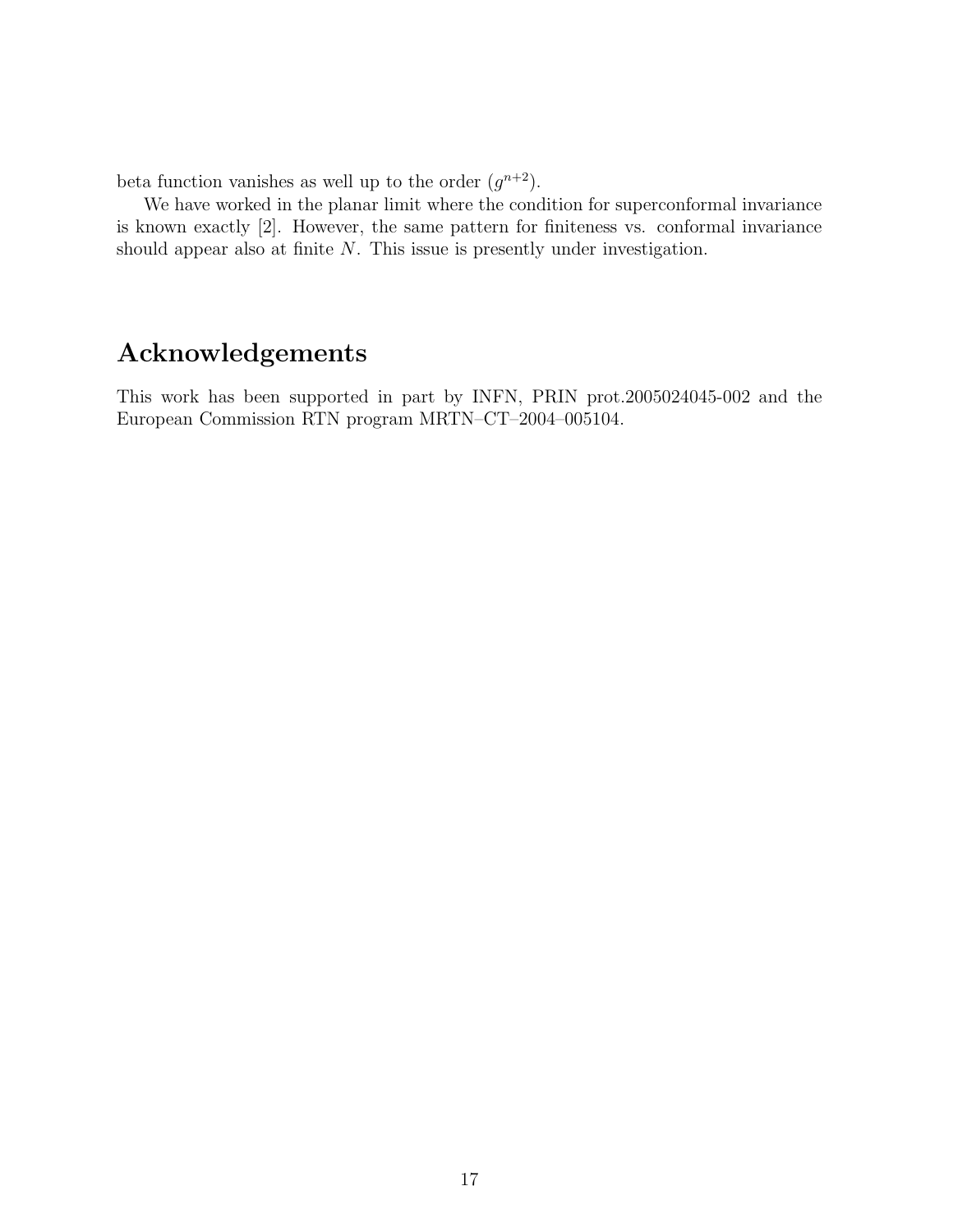### References

- [1] R. G. Leigh and M. J. Strassler, Nucl. Phys. B 447 (1995) 95 [arXiv:hep-th/9503121].
- [2] A. Mauri, S. Penati, A. Santambrogio and D. Zanon, JHEP 0511 (2005) 024 [arXiv:hep-th/0507282].
- [3] O. Lunin and J. Maldacena, JHEP 0505 (2005) 033 [arXiv:hep-th/0502086].
- [4] V. V. Khoze, JHEP **0602** (2006) 040 [arXiv:hep-th/0512194].
- [5] S. Ananth, S. Kovacs and H. Shimada, JHEP 0701 (2007) 046 [arXiv:hepth/0609149].
- [6] F. Elmetti, A. Mauri, S. Penati, A. Santambrogio and D. Zanon, JHEP 0701 (2007) 026 [arXiv:hep-th/0606125].
- [7] The possibility of having complex deformation parameters has been considered also in: G. C. Rossi, E. Sokatchev and Y. S. Stanev, Nucl. Phys. B 754 (2006) 329 [arXiv:hep-th/0606284].
- [8] U. Gursoy and C. Nunez, Nucl. Phys. B 725 (2005) 45 [arXiv:hep-th/0505100].
- [9] S. M. Kuzenko and A. A. Tseytlin, Phys. Rev. D 72 (2005) 075005 [arXiv:hepth/0508098].
- [10] S. A. Frolov, R. Roiban and A. A. Tseytlin, JHEP 0507 (2005) 045 [arXiv:hepth/0503192].
- [11] D. Berenstein and S. A. Cherkis, Nucl. Phys. B 702 (2004) 49 [arXiv:hepth/0405215]; R. Roiban, JHEP 0409 (2004) 023 [arXiv:hep-th/0312218].
- [12] A. J. Parkes and P. C. West, Nucl. Phys. B 256 (1985) 340.
- [13] M. T. Grisaru, B. Milewski and D. Zanon, Phys. Lett. B 155 (1985) 357.
- [14] M. T. Grisaru and D. Zanon, Nucl. Phys. B 252 (1985) 578.
- [15] S.J. Gates, M.T. Grisaru, M. Rocek and W. Siegel, "Superspace", Benjamin-Cummings, Reading, MA, 1983. Second printing: Front. Phys. 58 (1983) 1 [arXiv:hep-th/0108200].
- [16] R. Oehme and W. Zimmermann, Commun. Math. Phys. 97 (1985) 569; R. Oehme, K. Sibold and W. Zimmermann, Phys. Lett. B 153 (1985) 142; R. Oehme, Prog. Theor. Phys. Suppl. 86 (1986) 215.
- [17] D.R.T. Jones, Nucl. Phys. B 277 (1986) 153.